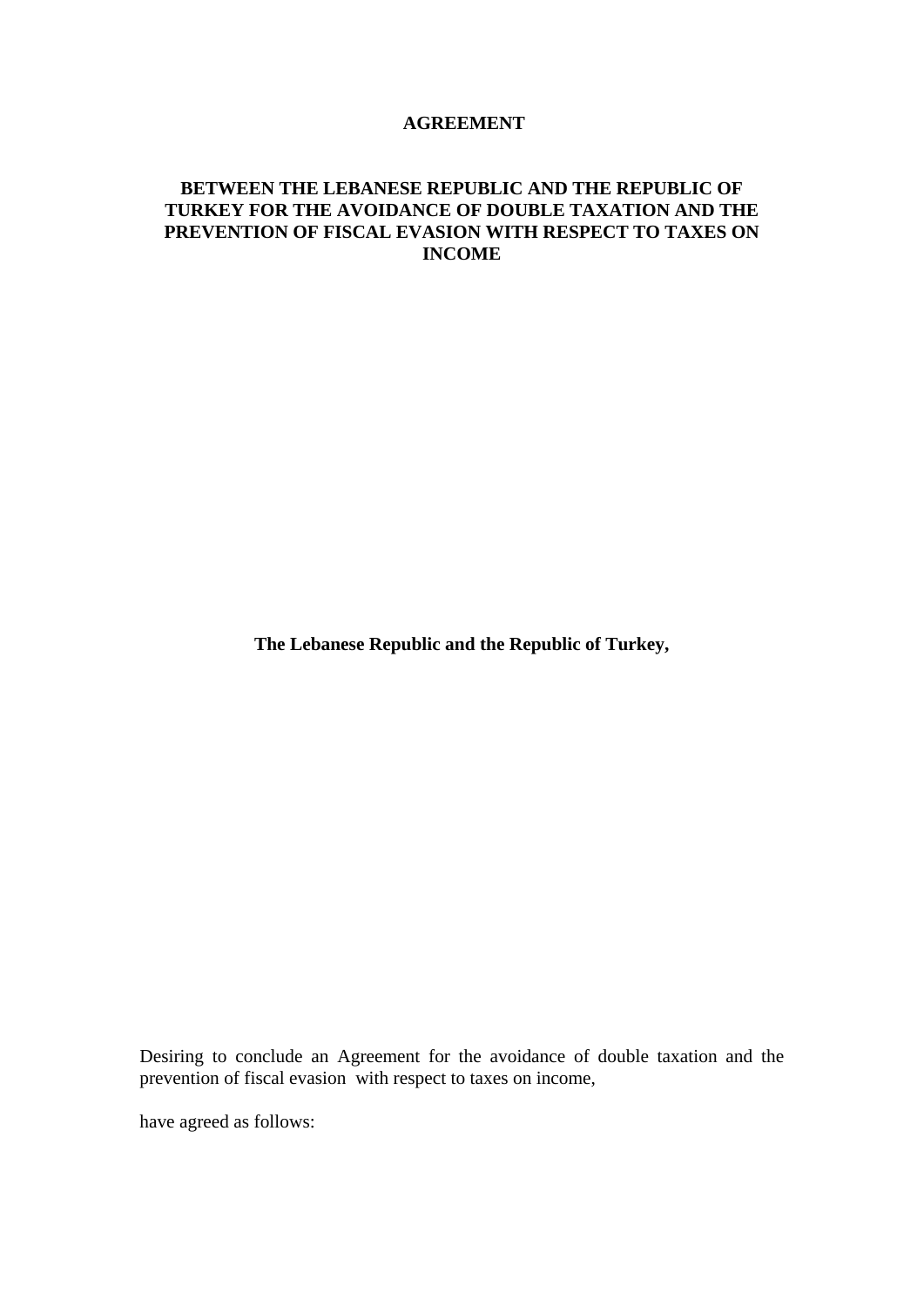## **Article 1 Personal Scope**

 This Agreement shall apply to persons who are residents of one or both of the Contracting States.

## **Article 2 Taxes Covered**

- 1. This Agreement shall apply to taxes on income imposed on behalf of a Contracting State or of its political subdivision or local authorities, irrespective of the manner in which they are levied.
- 2. There shall be regarded as taxes on income all taxes imposed on total income, or on elements of income, including taxes on gains from the alienation of movable or immovable property, as well as taxes on capital appreciation.
- 3. The existing taxes to which this Agreement shall apply are in particular:
	- a) In Lebanon:

(i) the tax on the profits of industrial, commercial and non commercial professions;

(ii) the tax on salaries, wages and pensions;

(iii) the tax on income derived from movable capital;

(iv) the tax on built property;

(hereinafter referred to as "Lebanese tax")

- b) In Turkey:
- (i) the income tax;
- (ii) the corporation tax;
- (iii) the levy imposed on the income tax and the corporation tax;

(hereinafter referred to as "Turkish tax")

 4. The Agreement shall apply also to any identical or substantially similar taxes which are imposed after the date of signature of this Agreement in addition to, or in place of, the existing taxes referred to in paragraph 3. The competent authorities of the Contracting States shall notify each other of significant changes which have been made in their respective taxation laws.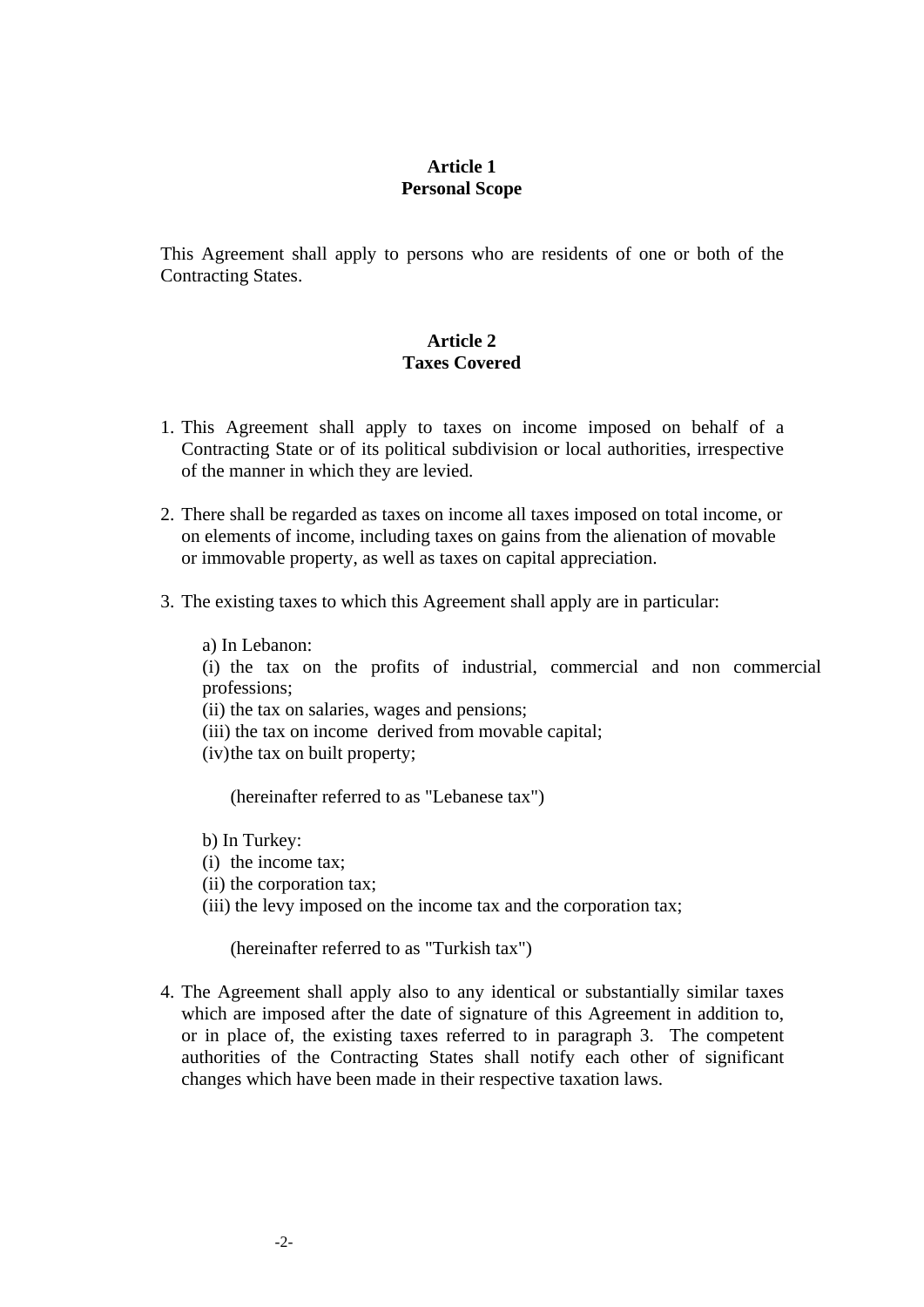### **Article 3 General Definitions**

- 1. For the purposes of this Agreement, unless the context otherwise requires:
- a)i) the term "Lebanon" means the territory of the Lebanese Republic including its territorial sea, as well as the exclusive economic zone over which Lebanon exercises in accordance with international law, sovereign rights for the purpose of exploring and exploiting, conserving and managing the natural resources, whether living or non-living, of the waters superjacent to the sea bed and of the sea bed and its sub-soil;
	- ii) the term "Turkey" means the Turkish territory, as well as any maritime area over which Turkey exercises sovereign rights and jurisdiction for the purpose of exploring, exploiting, conserving and managing natural resources, in conformity with international law;
	- b) the terms "a Contracting State" and "the other Contracting State" mean Lebanon or Turkey as the context requires:
	- c) the term "tax" means any tax covered by Article 2 of this Agreement;
	- d) the term "person" includes an individual, a company and any other body of persons;
	- e) the term "company" means any body corporate or any other entity which is treated as a body corporate for tax purposes;
	- f) the term "registered office" means the legal office registered under the Turkish Code of Commerce or the Lebanese Commercial Code;
	- g) the terms "enterprise of a Contracting State" and "enterprise of the other Contracting State" mean respectively an enterprise carried on by a resident of a Contracting State and an enterprise carried on by a resident of the other Contracting State;
	- h) The term "national" means:
		- (i) any individual possessing the nationality of a Contracting State; and
		- (ii) any legal person including partnership or association deriving its status as such from the laws in force in a Contracting State;
	- i) the term "competent authority" means:
		- (i) in the case of Lebanon, the Minister of Finance or his authorized representative; and
		- (ii) in the case of Turkey, the Minister of Finance or his authorized representative;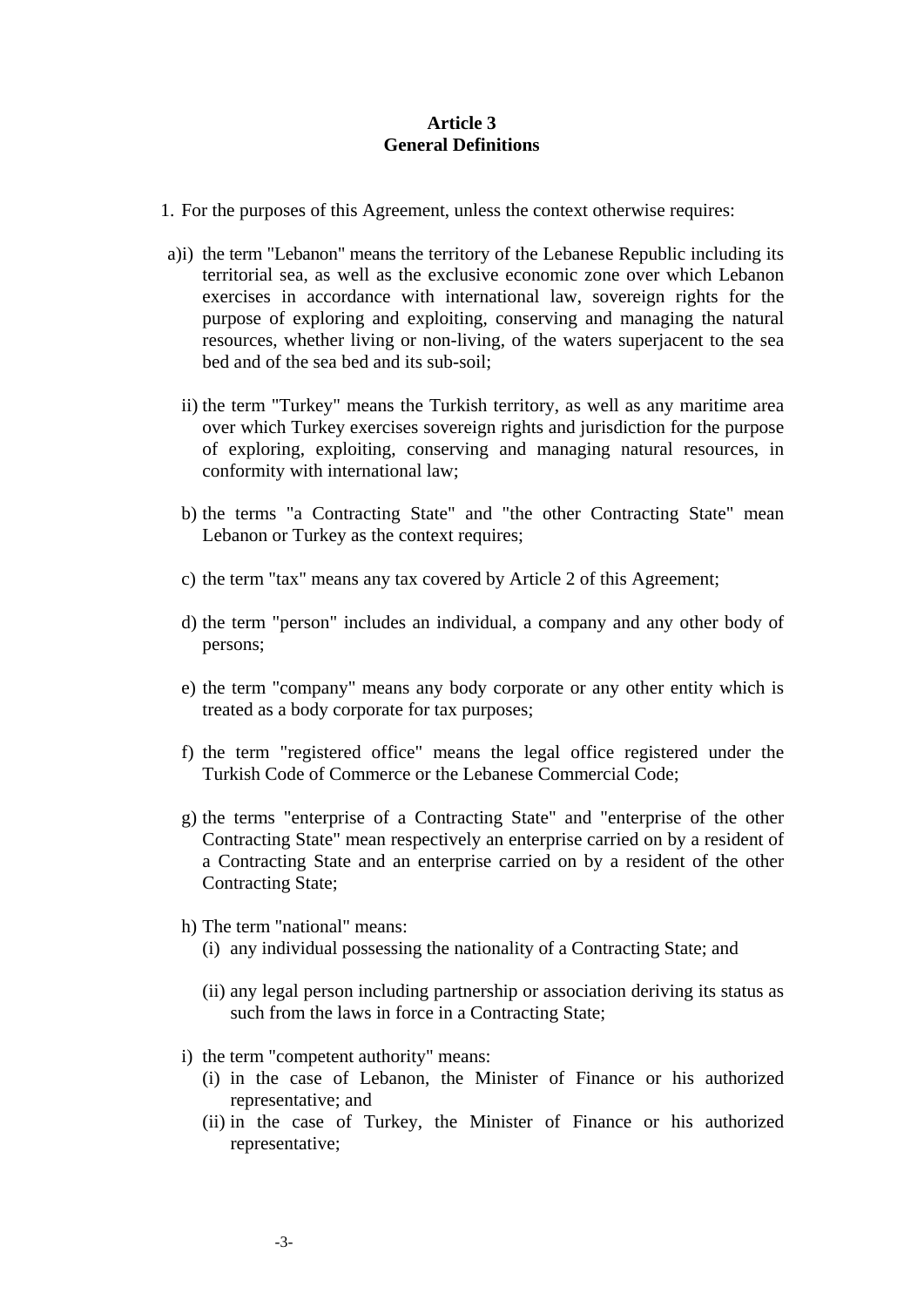- j) the term "international traffic" means any transport by a ship, boat, aircraft, or road vehicle operated by a Turkish or Lebanese enterprise except when the ship, boat, aircraft, or road vehicle is operated solely between places situated in the territory of Turkey or of Lebanon.
- 2. As regards the application of this Agreement at any time by a Contracting State any term not defined therein shall, unless the context otherwise requires, have the meaning that it has at that time under the law of that State for the purposes of the taxes to which the Agreement applies; any meaning under the applicable tax laws of that State shall prevail over a meaning given to the term under other laws of that State.

## **Article 4 Resident**

- 1. For the purposes of this Agreement, the term "resident of a Contracting State" means any person who, under the laws of that State, is liable to tax therein by reason of his domicile, residence, registered office*,* place of effective management, or any other criterion of a similar nature, and also includes that State and any political subdivision or local authority thereof. But this term does not include any person who is liable to tax in that State in respect only of income from sources in that State.
- 2. Where by reason of the provisions of paragraph 1 an individual is a resident of both Contracting States, then his status shall be determined as follows:
	- a) he shall be deemed to be a resident only of the State in which he has a permanent home available to him; if he has a permanent home available to him in both States, he shall be deemed to be a resident of the State with which his personal and economic relations are closer (center of vital interests);
	- b) if the State in which he has his center of vital interests cannot be determined, or if he has not a permanent home available to him in either State, he shall be deemed to be a resident only of the State in which he has an habitual abode;
	- c) if he has an habitual abode in both States or in neither of them, he shall be deemed to be a resident only of the State of which he is a national;
	- d) if he is a national of both States or of neither of them, the competent authorities of the Contracting States shall settle the question by mutual agreement.
- 3. Where by reason of the provisions of paragraph 1 of this Article, a person other than an individual is a resident of both Contracting States, then it shall be deemed to be a resident of the Contracting State in which its place of effective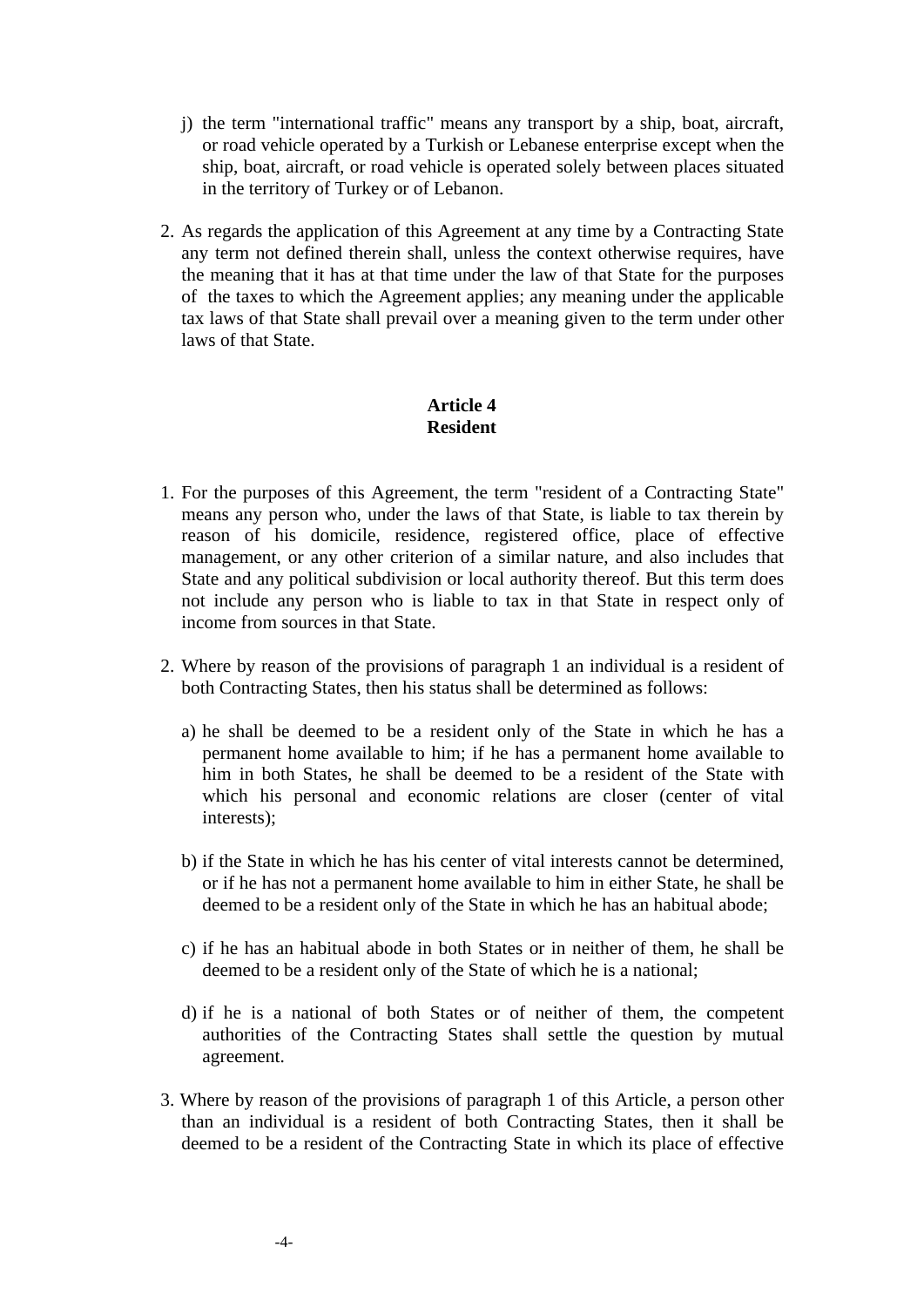management is situated. However, if its place of effective management cannot be determined, then the competent authorities of the Contracting States shall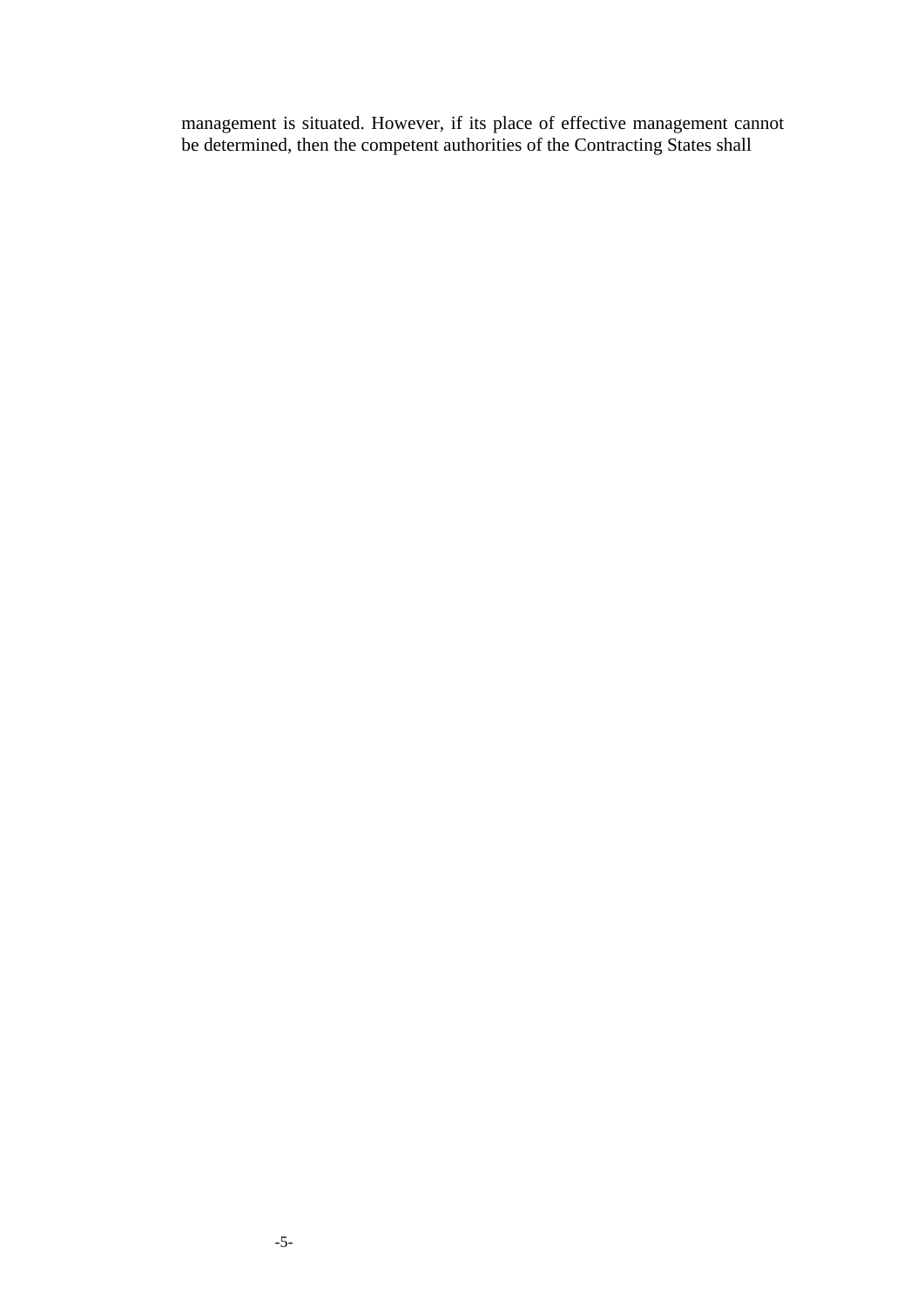determine by mutual agreement the State of which the person shall be deemed to be a resident for the purpose of this Agreement.

### **Article 5 Permanent Establishment**

- 1. For the purposes of this Agreement, the term "permanent establishment" means a fixed place of business through which the business of an enterprise is wholly or partly carried on.
- 2. The term "permanent establishment" includes especially:
	- a) a place of management;
	- b) a branch;
	- c) an office;
	- d) a factory;
	- e) a workshop;
	- f) a mine, an oil or gas well, a quarry or any other place of extraction of natural resources.
- 3. The term "permanent establishment" likewise encompasses:
	- a) a building site, a construction, assembly or installation project or supervisory activities in connection therewith, but only where such site, project or activities continue for a period of 12 months or more.
	- b) the furnishing of services, including consultancy services, by an enterprise of a Contracting State through employees or other personnel engaged for such purposes in the other Contracting State, provided that such activities continue for the same project or a connected project for a period or periods aggregating more than nine months within any twelve months period.
- 4. Notwithstanding the preceding provisions of this Article, the term "permanent establishment" shall be deemed not to include:
	- a) the use of facilities solely for the purpose of storage, display or delivery of goods or merchandise belonging to the enterprise;
	- b) the maintenance of a stock of goods or merchandise belonging to the enterprise solely for the purpose of storage, display or delivery;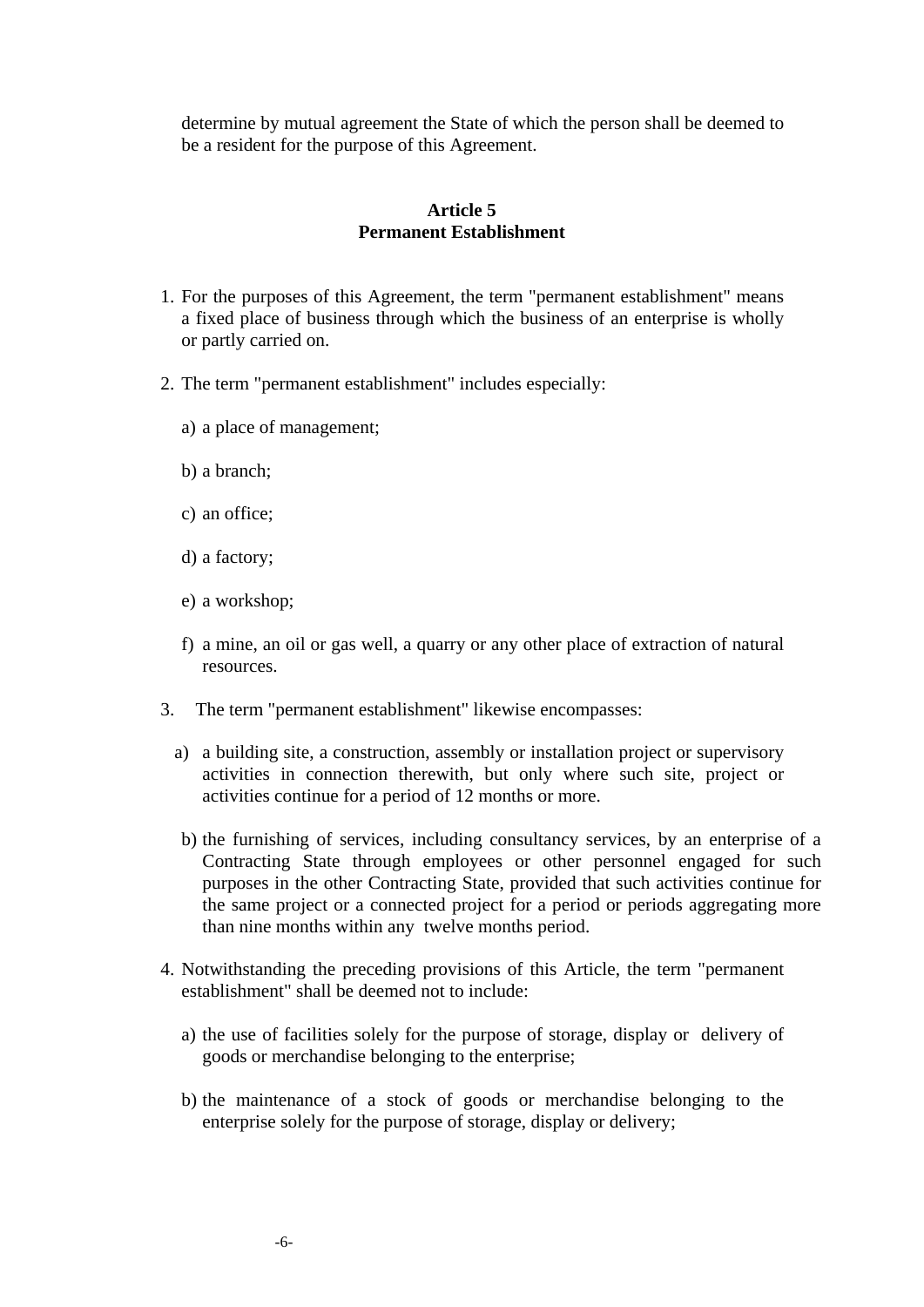- c) the maintenance of a stock of goods or merchandise belonging to the enterprise solely for the purpose of processing by another enterprise;
- d) the sale of goods or merchandise belonging to the enterprise displayed in the frame of an occasional temporary fair or exhibition after the closing of the said fair or exhibition;
- e) the maintenance of a fixed place of business solely for the purpose of purchasing goods or merchandise or of collecting information, for the enterprise;
- f) the maintenance of a fixed place of business solely for the purpose of carrying on, for the enterprise, any other activity of a preparatory or auxiliary character;
- g) the maintenance of a fixed place of business solely for any combination of activities mentioned in subparagraphs a) to f), provided that the overall activity of the fixed place of business resulting from this combination is of a preparatory or auxiliary character.
- 5. Notwithstanding the provisions of paragraphs 1 and 2, where a person-other than an agent of an independent status to whom paragraph 6 applies-is acting on behalf of an enterprise and has, and habitually exercises, in a Contracting State an authority to conclude contracts in the name of the enterprise, that enterprise shall be deemed to have a permanent establishment in that State in respect of any activities which that person undertakes for the enterprise, unless the activities of such person are limited to those mentioned in paragraph 4 which, if exercised through a fixed place of business, would not make this fixed place of business a permanent establishment under the provisions of that paragraph.
- 6. An enterprise of a Contracting State shall not be deemed to have a permanent establishment in the other Contracting State merely because it carries on business in that other State through a broker, a general commission agent or any other agent of an independent status, provided that such persons are acting in the ordinary course of their business.
- 7. The fact that a company which is a resident of a Contracting State controls or is controlled by a company which is a resident of the other Contracting State, or which carries on business in that other State (whether through a permanent establishment or otherwise), shall not of itself constitute either company a permanent establishment of the other.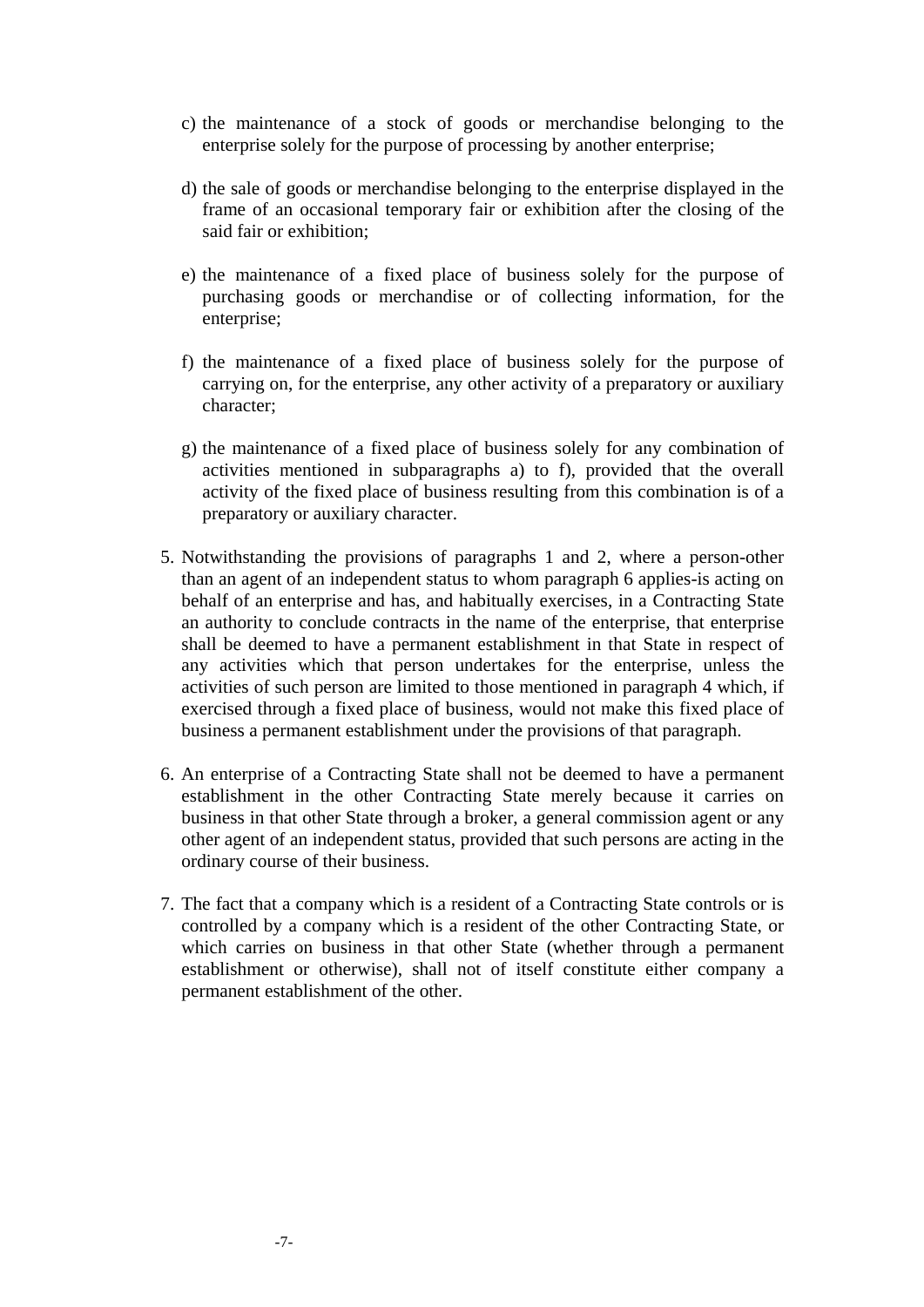### **Article 6 Income from Immovable Property**

- 1. Income derived by a resident of a Contracting State from immovable property (including income from agriculture or forestry) situated in the other Contracting State may be taxed in that other State.
- 2. The term "immovable property" shall have the meaning which it has under the law of the Contracting State in which the property in question is situated. The term shall in any case include property accessory to immovable property, livestock and equipment used in agriculture (including the breeding and cultivation of fish) and forestry, rights to which the provisions of general law respecting landed property apply, usufruct of immovable property and rights to variable or fixed payments as consideration for the working of, or the right to work, mineral deposits, sources and other natural resources; ships, boats, aircraft, and road vehicles shall not be regarded as immovable property.
- 3. The provisions of paragraph 1 shall apply to income derived from the direct use, letting or use in any other form of immovable property.
- 4. The provisions of paragraphs 1 and 3 shall also apply to the income from immovable property of an enterprise and to income from immovable property used for the performance of independent personal services.

## **Article 7 Business Profits**

- 1. The profits of an enterprise of a Contracting State shall be taxable only in that State unless the enterprise carries on business in the other Contracting State through a permanent establishment situated therein. If the enterprise carries on business as aforesaid, the profits of the enterprise may be taxed in the other State but only so much of them as is attributable to that permanent establishment.
- 2. Subject to the provisions of paragraph 3, where an enterprise of a Contracting State carries on business in the other Contracting State through a permanent establishment situated therein, there shall in each Contracting State be attributed to that permanent establishment the profits which it might be expected to make if it were a distinct and separate enterprise engaged in the same or similar activities under the same or similar conditions and dealing wholly independently with the enterprise of which it is a permanent establishment.
- 3. In determining the profits of a permanent establishment, there shall be allowed as deductions expenses which are incurred for the purposes of the permanent establishment, including executive and general administrative expenses so incurred, whether in the State in which the permanent establishment is situated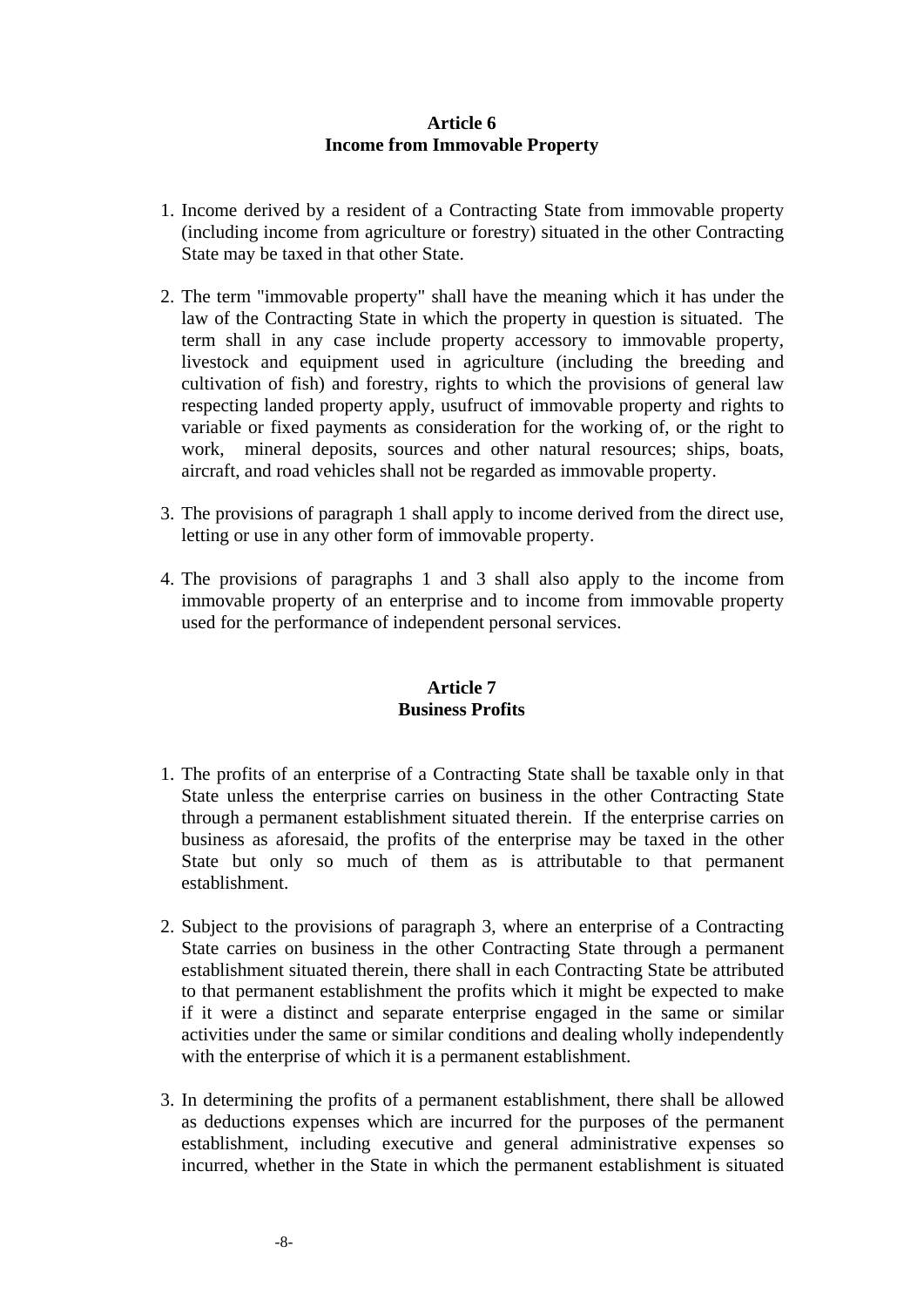or elsewhere. Such deductions shall be determined in accordance with domestic law.

- 4. No profits shall be attributed to a permanent establishment by reason of the mere purchase by that permanent establishment of goods or merchandise for the enterprise.
- 5. Where profits include items of income which are dealt with separately in other Articles of this Agreement, then the provisions of these Articles shall not be affected by the provisions of this Article.

### **Article 8 Shipping, Air, and Land Transport**

- 1. Profits derived by an enterprise of a Contracting State from the operation of ships, boats, aircraft, and road vehicles in international traffic shall be taxable only in that State.
- 2 For the purposes of this Article, profits from the operation of ships or aircraft in international traffic shall include profits derived from the rental on a bareboat basis of ships or aircraft when used in international traffic, where profits from such rental are incidental to the profits referred to in paragraph 1.
- 3. The provisions of paragraph 1 of this Article shall also apply to profits from the participation in a pool, a joint business or an international operating agency.

## **Article 9 Associated Enterprises**

- 1. Where:
	- a) an enterprise of a Contracting State participates directly or indirectly in the management, control or capital of an enterprise of the other Contracting State, or
	- b) the same persons participate directly or indirectly in the management, control or capital of an enterprise of a Contracting State and an enterprise of the other Contracting State,

and in either case conditions are made or imposed between the two enterprises in their commercial or financial relations which differ from those which would be made between independent enterprises, then any profits which would, but for those conditions, have accrued to one of the enterprises, but, by reason of those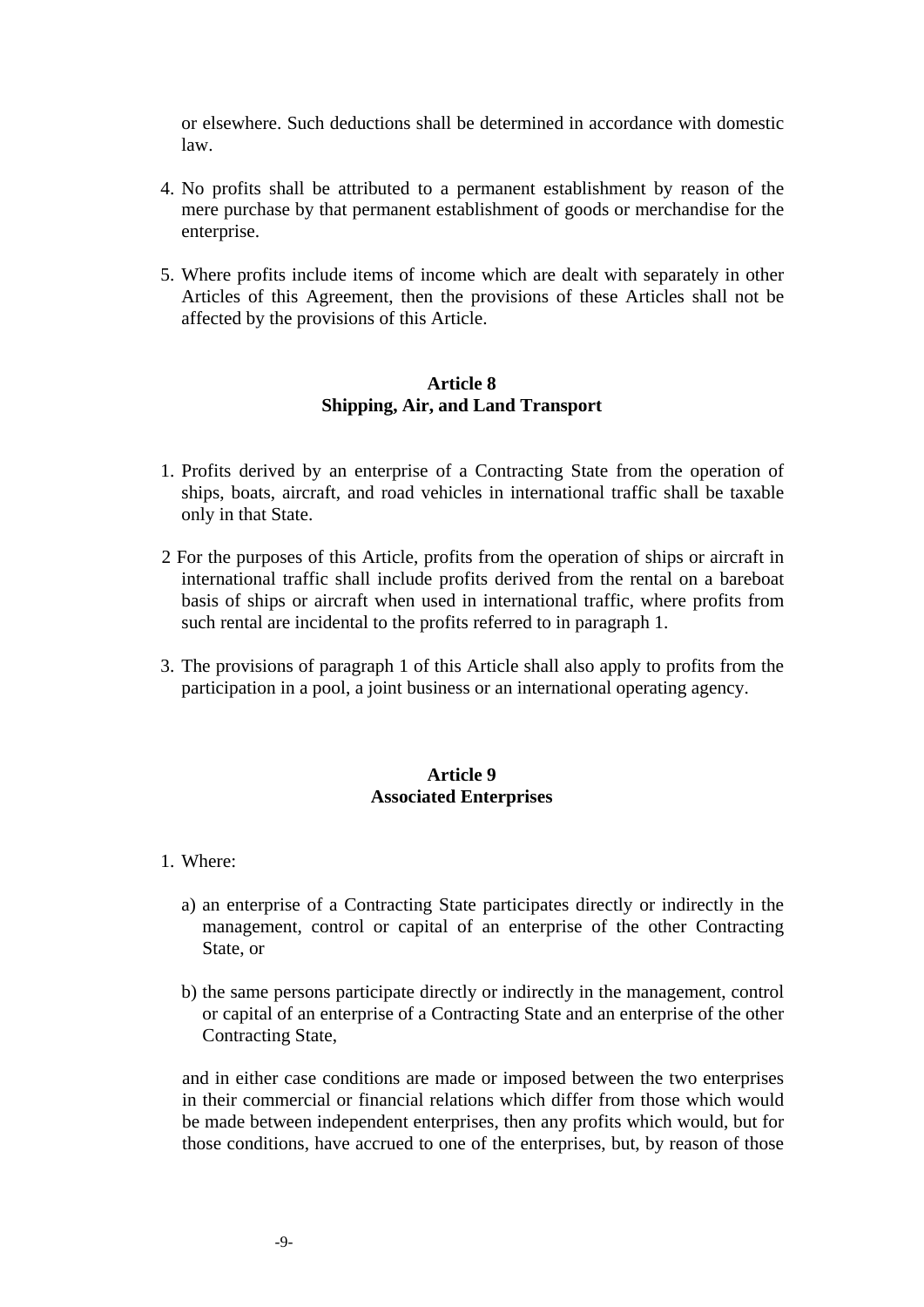conditions, have not so accrued, may be included in the profits of that enterprise and taxed accordingly.

 2. Where a Contracting State includes in the profits of an enterprise of that State and taxes accordingly- profits on which an enterprise of the other Contracting State has been charged to tax in that other State and the profits so included are by the first-mentioned State claimed to be profits which would have accrued to the enterprise of the first-mentioned State if the conditions made between the two enterprises had been those which would have been made between independent enterprises, then that other State shall make an appropriate adjustment to the amount of the tax charged therein on those profits, where that other State considers the adjustment justified. In determining such adjustment, due regard shall be had to the other provisions of this Agreement and the competent authorities of the Contracting States shall, if necessary, consult each other.

# **Article 10 Dividends**

- 1. Dividends paid by a company which is a resident of a Contracting State to a resident of the other Contracting State may be taxed in that other State.
- 2. However, such dividends may also be taxed in the Contracting State of which the company paying the dividends is a resident and according to the laws of that State, but if the effective (beneficial) owner of the dividends is a resident of the other Contracting State, the tax so charged shall not exceed:
	- a) 10 per cent of the gross amount of the dividends if the effective (beneficial) owner is a company (other than a partnership) which holds directly at least 15 per cent of the capital of the company paying dividends;
	- b) 15 per cent of the gross amount of the dividends in all other cases.

 The competent authorities of the Contracting States shall by mutual agreement settle the mode of application of this limitation.

 This paragraph shall not affect the taxation of the company in respect of the profits out of which the dividends are paid.

 3. The term "dividends" as used in this Article means income from shares, "jouissance" shares, or "jouissance" rights, founder's shares or other rights, not being debt-claims, participating in profits, as well as income from other corporate rights which is subjected to the same taxation treatment as income from shares by the laws of the States of which the company making the distribution is a resident, and income derived from am investment fund and investment trust.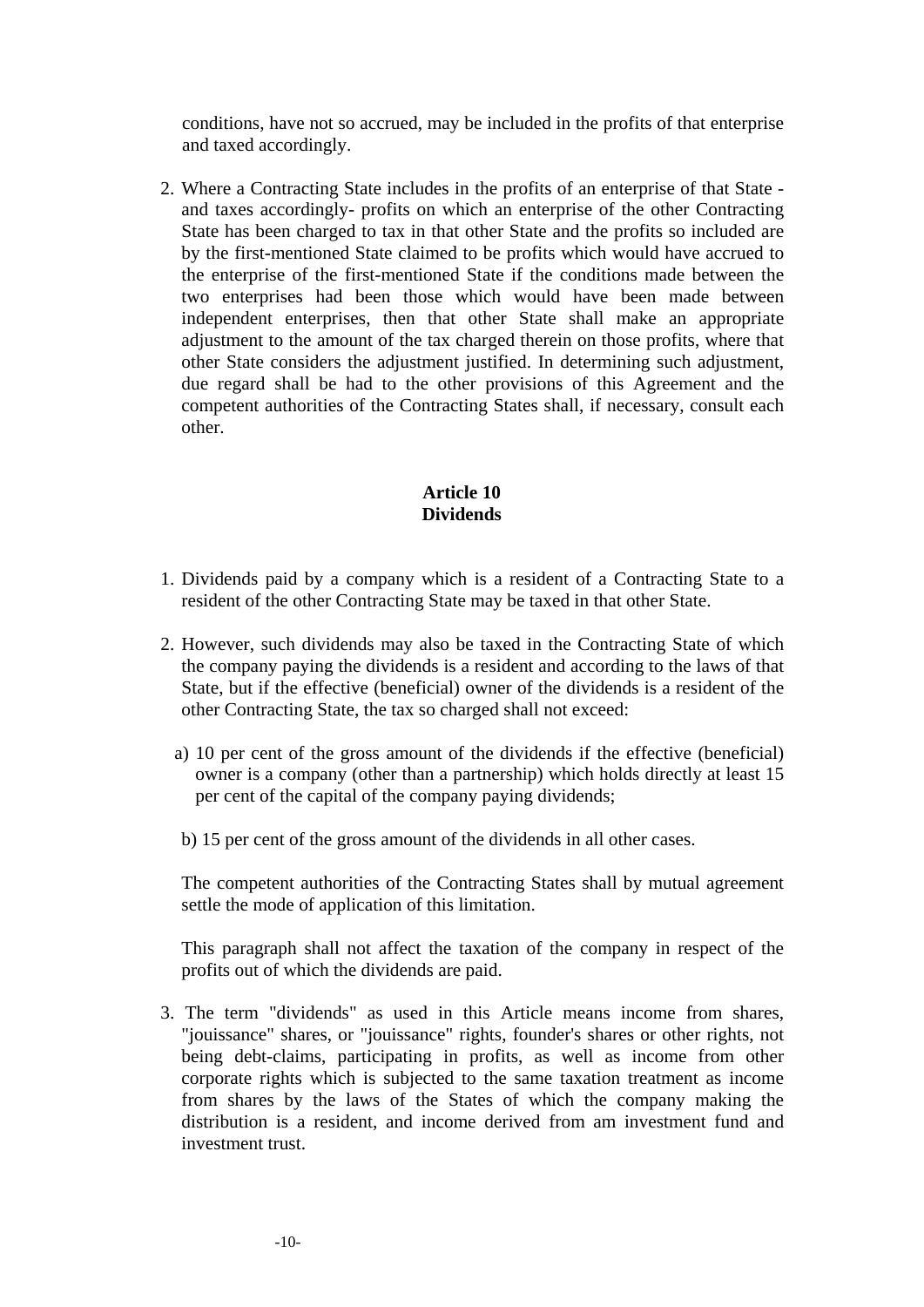- 4. The provisions of paragraphs 1 and 2 shall not apply if the effective (beneficial) owner of the dividends, being a resident of a Contracting State, carries on business in the other Contracting State of which the company paying the dividends is a resident, through a permanent establishment situated therein or performs in that other state independent personal services from a fixed base situated therein, and the holding in respect of which the dividends are paid is effectively connected with such permanent establishment or fixed base. In such case, the provisions of Article 7 or article 14, as the case may be, shall apply.
- 5. Profits of a company of a Contracting State carrying on a business in the other Contracting State through a permanent establishment situated therein may, after having been taxed under Article 7, be taxed on the remaining amount in the Contracting State in which the permanent establishment is situated and in accordance with paragraph 2 a) of this Article.
- 6. Subject to the provisions of paragraph 5 of this Article, where a company which is a resident of a Contracting State derives profits or income from the other Contracting State, that other State may not impose any tax on the dividends paid by the company, except insofar as such dividends are paid to a resident of that other State or insofar as the holding in respect of which the dividends are paid is effectively connected with a permanent establishment or a fixed base situated in that other State, nor subject the company's undistributed profits to a tax on the company's undistributed profits, even if the dividends paid or the undistributed profits consist wholly or partly of profits or income arising in such other State.
- 7. The provision of this article shall not apply if it was the main purpose or one of the main purposes of any person concerned with the creation or assignment of the holding in respect of which the dividends are paid to take advantage of this Article, which would not be otherwise available, by means of that creation or assignment.

## **Article 11 Interest**

- 1. Interest arising in a Contracting State and paid to a resident of the other Contracting State may be taxed in that other State.
- 2. However, such interest may also be taxed in the Contracting State in which it arises and according to the laws of that State, but if the effective (beneficial) owner of the interest is a resident of the other Contracting State, the tax so charged shall not exceed 10 per cent of the gross amount of the interest. The competent authorities of the Contracting States shall by mutual agreement settle the mode of application of this limitation.
- 3. Notwithstanding the provisions of paragraph 2, interest arising in: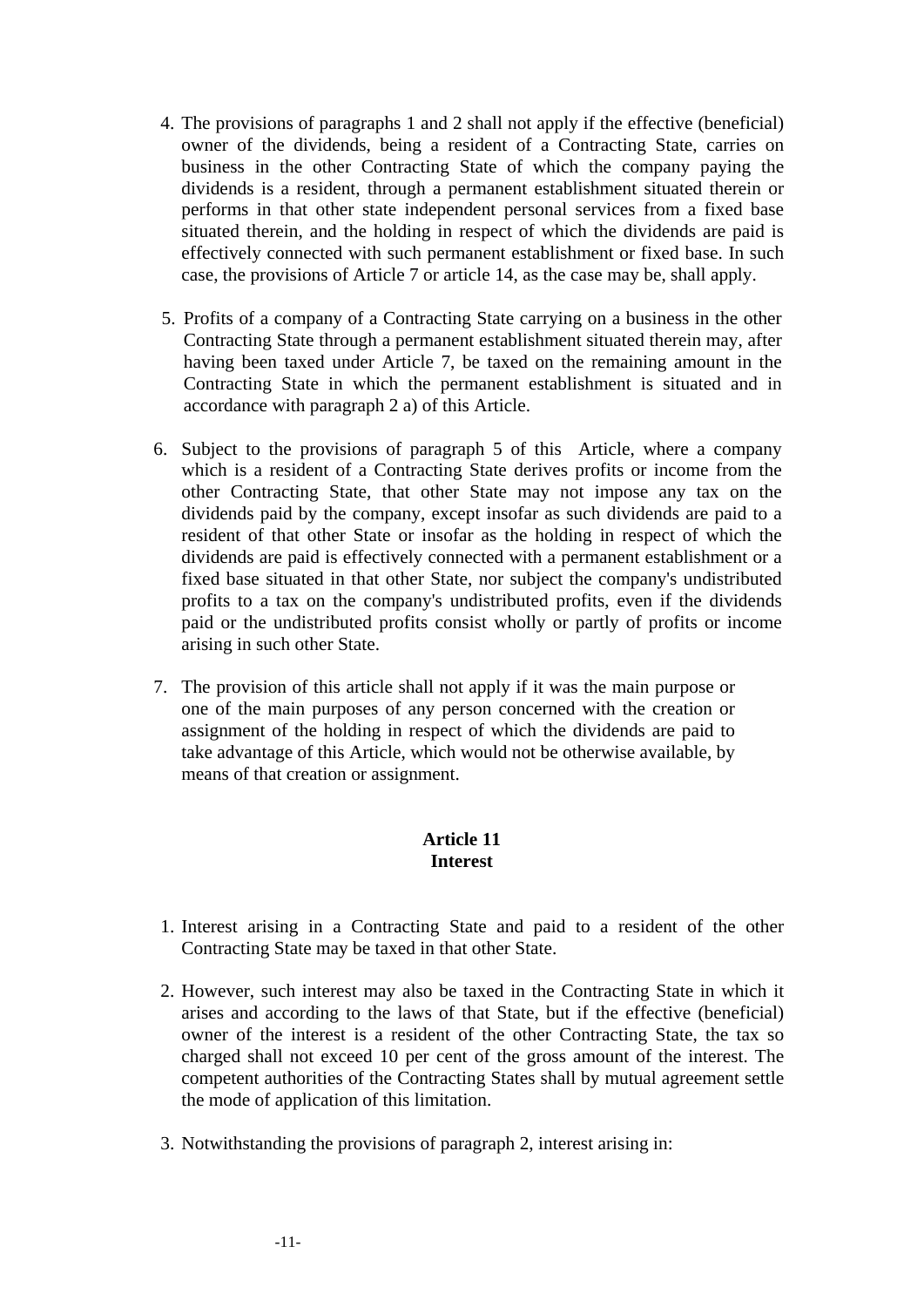- a) Lebanon and paid to the Government of Turkey or to the Central Bank of Turkey (Türkiye Cumhuriyet Merkez Bankasi) shall be exempt from Lebanese tax;
- b) Turkey and paid to the Government of Lebanon or to the Central Bank of Lebanon shall be exempt from Turkish tax;
- 4. The term "interest" as used in this Article means income from debt-claims of every kind, whether or not secured by mortgage and whether or not carrying a right to participate in the debtor's profits, and in particular, income from government securities and income from bonds or debentures.
- 5. The provisions of paragraphs 1 and 2 shall not apply if the effective (beneficial) owner of the interests, being a resident of a Contracting State, carries on business in the other Contracting State in which the interest arises through a permanent establishment situated therein or performs in that other state independent personal services from a fixed base situated therein, and debt-claim in respect of which the interests are paid is effectively connected with such permanent establishment or fixed base. In such case, the provisions of Article 7 or article 14, as the case may be, shall apply.
- 6. Interest shall be deemed to arise in a Contracting State when the payer is that State itself, a political subdivision, a local authority, or a resident of that State. Where, however, the person paying the interest, whether he is a resident of a Contracting State or not, has in a Contracting State a permanent establishment or a fixed base in connection with which the indebtedness on which the interest is paid was incurred, and such interest is borne by such permanent establishment or fixed base, then such interest shall be deemed to arise in the State in which the permanent establishment or fixed base is situated.
- 7. Where, by reason of a special relationship between the payer and the effective (beneficial) owner or between both of them and some other person, the amount of the interest, having regard to the debt-claim for which it is paid, exceeds the amount which would have been agreed upon by the payer and the effective (beneficial) owner in the absence of such relationship, the provisions of this Article shall apply only to the last-mentioned amount. In such case, the excess part of the payments shall remain taxable according to the laws of each Contracting State, due regard being had to the other provisions of this Agreement.
- 8. The provisions of this Article shall not apply if it was the main purpose or one of the main purposes of any person concerned with the creation or assignment of the debt-claim in respect of which the interest is paid to take advantage of this Article, which would not be otherwise available, by means of that creation or assignment.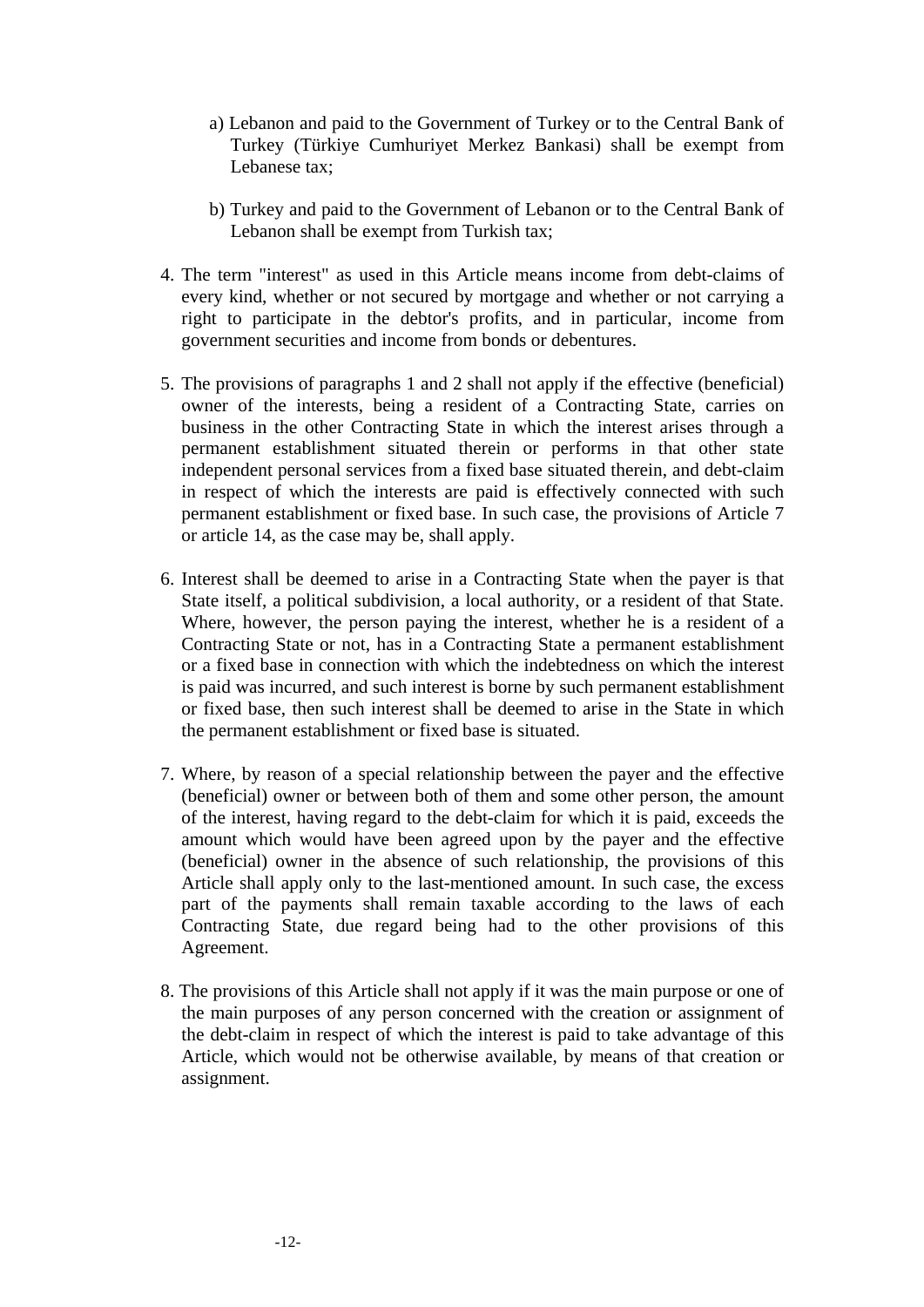# **Article 12 Royalties**

- 1. Royalties arising in a Contracting State and paid to a resident of the other Contracting State may be taxed in that other State.
- 2. However, such royalties may also be taxed in the Contracting State in which they arise and according to the laws of that State, but if the effective (beneficial) owner of the royalties is a resident of the other Contracting State, the tax so charged shall not exceed 10 per cent of the gross amount of the royalties. The competent authorities of the Contracting States shall by mutual agreement settle the mode of application of this limitation.
- 3. The term "royalties" as used in this Article means payments of any kind received as a consideration for the use of, or the right to use, any copyright of literary, artistic or scientific work, including cinematograph films and films or tapes for radio or television broadcasting, transmission to the public by satellite, cable, optic fiber or similar technology, any patent, trade mark, design or model, plan, secret formula or process, or for information concerning industrial, commercial or scientific experience.
- 4. The provisions of paragraphs 1 and 2 shall not apply if the effective (beneficial) owner of the royalties, being a resident of a Contracting State, carries on business in the other Contracting State in which the royalties arise through a permanent establishment situated therein or performs in that other state independent personal services from a fixed base situated therein, and the right or property in respect of which the royalties are paid is effectively connected with such permanent establishment or fixed base. In such case, the provisions of Article 7 or article 14, as the case may be, shall apply.
- 5. Royalties shall be deemed to arise in a Contracting State when the payer is that State itself, a political subdivision, a local authority, or a resident of that State. Where, however, the person paying the royalties, whether he is a resident of a Contracting State or not, has in a Contracting State a permanent establishment or fixed base in connection with which the right or property giving rise to the royalties is effectively connected, and such royalties are borne by such permanent establishment or fixed base, then such royalties shall be deemed to arise in the State in which the permanent establishment or fixed base is situated.
- 6. Where, by reason of a special relationship between the payer and the effective (beneficial) owner or between both of them and some other person, the amount of the royalties, having regard to the use, right or information for which they are paid, exceeds the amount which would have been agreed upon by the payer and the effective (beneficial) owner in the absence of such relationship, the provisions of this Article shall apply only to the last-mentioned amount. In such case, the excess part of the payments shall remain taxable according to the laws of each Contracting State, due regard being had to the other provisions of this Agreement.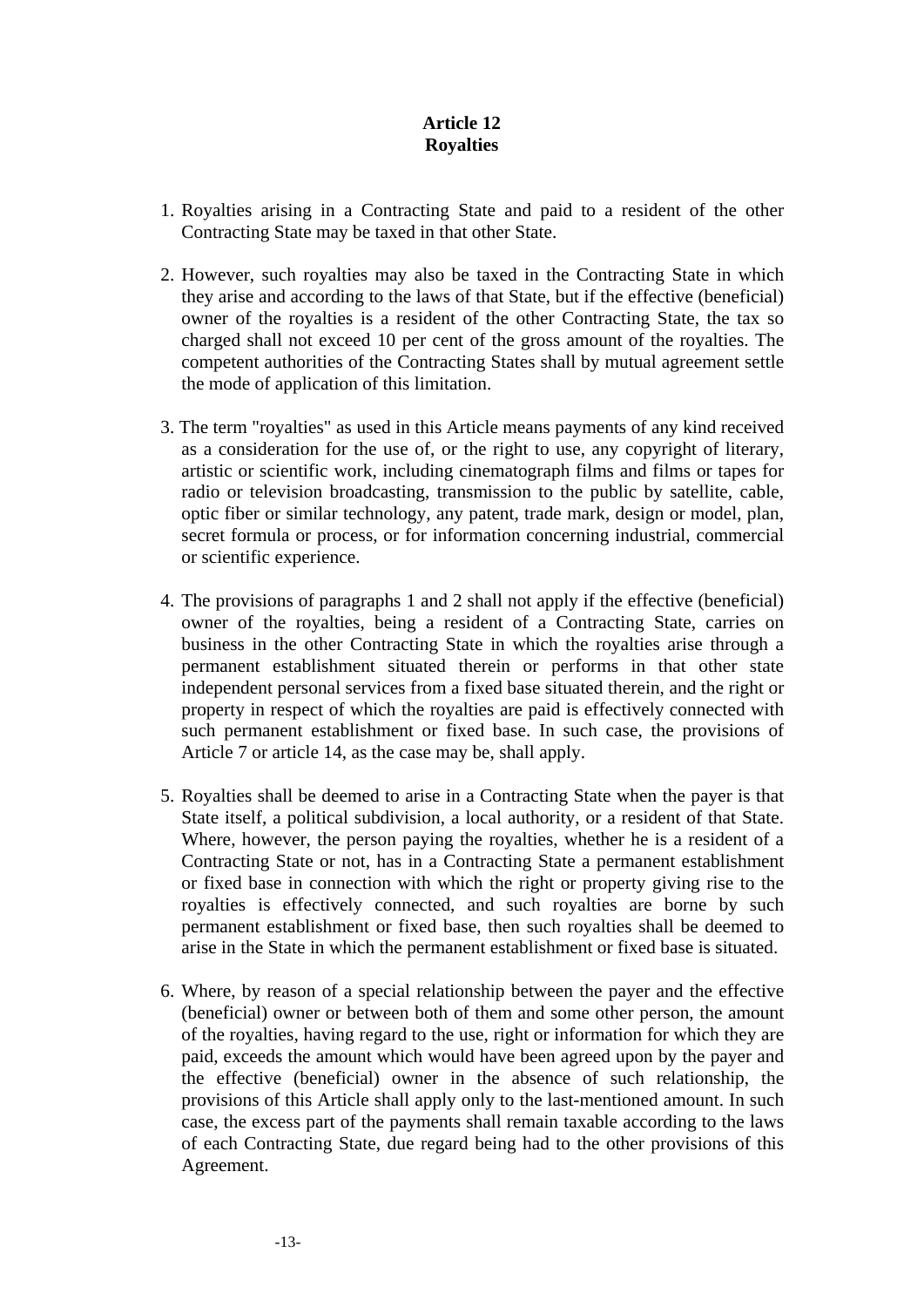7. The provisions of this Article shall not apply if it was the main purpose or one of the main purposes of any person concerned with the creation or assignment of the rights in respect of which the royalties are paid to take advantage of this Article, which would not be otherwise available, by means of that creation or assignment.

# **Article 13 Capital Gains**

- 1. Gains derived by a resident of a Contracting State from the alienation of immovable property referred to in Article 6 and situated in the other Contracting State may be taxed in that other State.
- 2. Gains from the alienation of movable property forming part of the business property of a permanent establishment which an enterprise of a Contracting State has in the other Contracting State or of movable property pertaining to a fixed base available to a resident of a Contracting State in the other Contracting State for the purpose of performing independent personal services, including such gains from the alienation of such a permanent establishment (alone or with the whole enterprise) or of such fixed base, may be taxed in that other State.
- 3. Gains derived by a resident of a Contracting State from the alienation of ships, boats, aircraft, or road vehicles operated in international traffic or movable property pertaining to the operation of such ships, boats, aircraft, or road vehicles shall be taxable only in that State.
- 4. Gains from the alienation of any property other than that referred to in paragraphs 1, 2 and 3 shall be taxable only in the Contracting State of which the alienator is a resident. However, the capital gains mentioned in the foregoing sentence and derived from the other Contracting State, shall be taxable in the other Contracting State if the time period does not exceed one year between acquisition and alienation.

### **Article 14 Independent Personal Services**

 1. Income derived by a resident of a Contracting State in respect of professional services or other activities of an independent character shall be taxable only in that State unless he has a fixed base regularly available to him in the other Contracting State for the purpose of performing his activities. If he has such a fixed base, the income may be taxed in the other State but only so much of it as is attributable to that fixed base.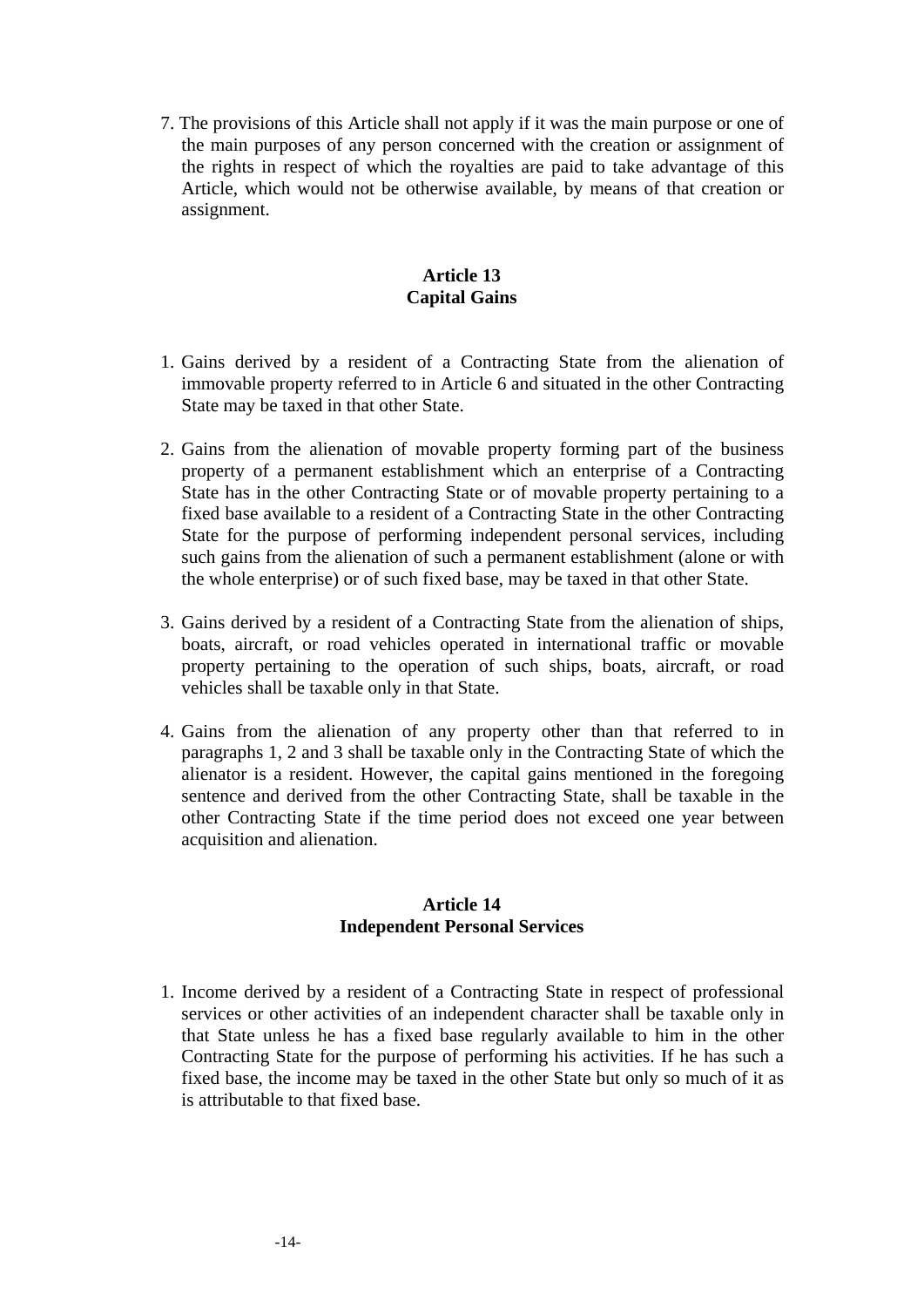2. The term "professional services" includes especially independent scientific, literary, artistic, educational or teaching activities as well as the independent activities of physicians, lawyers, engineers, architects, dentists and accountants.

### **Article 15 Dependent Personal Services**

- 1. Subject to the provisions of Articles 16, 18, 19, and 20, salaries, wages, and other similar remuneration derived by a resident of a Contracting State in respect of an employment shall be taxable only in that State unless the employment is exercised in the other Contracting State. If the employment is so exercised, such remuneration as is derived there from may be taxed in that other State.
- 2. Notwithstanding the provisions of paragraph 1, remuneration derived by a resident of a Contracting State in respect of an employment exercised in the other Contracting State shall be taxable only in the first-mentioned State if:
	- a) the recipient is present in the other State for a period or periods not exceeding in the aggregate 183 days in any twelve-month period commencing or ending in the calendar year concerned; and
	- b) the remuneration is paid by, or on behalf of, an employer who is not a resident of the other State; and
	- c) the remuneration is not borne by a permanent establishment or a fixed base which the employer has in the other State.
- 3. Notwithstanding the provisions of paragraphs 1 and 2, remuneration derived in respect of an employment exercised aboard a ship, boat, aircraft, or road vehicle operated in international traffic by a resident of a Contracting State may be taxed in the Contracting State in which the enterprise is a resident.
- 4. Notwithstanding the preceding provisions of this Article, salaries, wages and other similar remuneration derived by an individual who is a resident of a Contracting State in respect of an employment exercised in the other Contracting State in connection with a building site, construction or installation project, or in connection with the furnishing of services, including consultancy services, shall be taxed only in the first-mentioned State if such activities are not considered as a permanent establishment according to, respectively, article 5, paragraph 3 a), and paragraph 3 b).

## **Article 16 Director's Fees**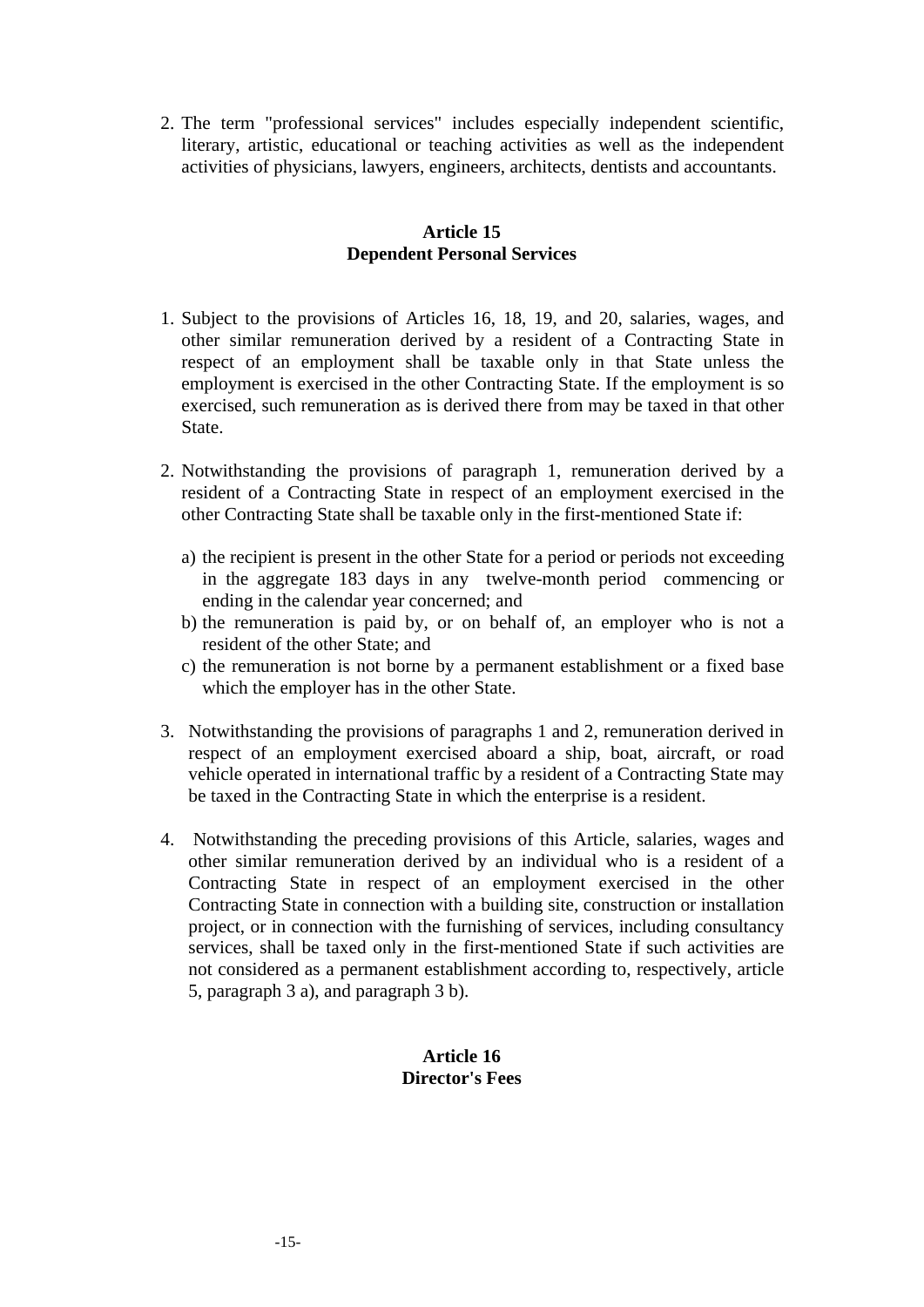Director's fees and other similar payments derived by a resident of a Contracting State in his capacity as a member of the board of directors of a company which is a resident of the other Contracting State may be taxed in that other State.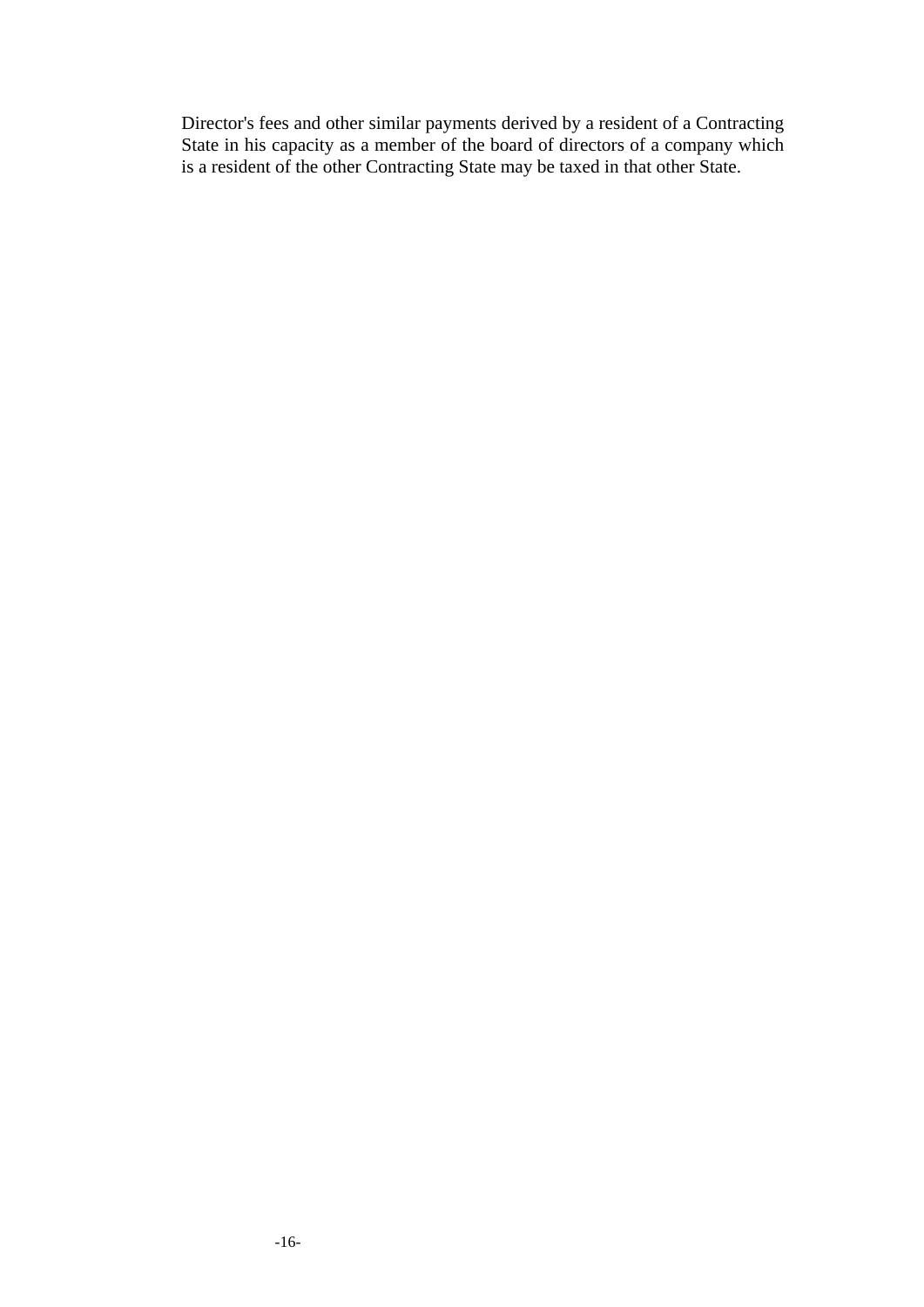### **Article 17 Artistes and Sportsmen**

- 1. Notwithstanding the provisions of Articles 14 and 15, income derived by a resident of a Contracting State as an entertainer, such as a theater, motion picture, radio or television artiste, or a musician, or as a sportsman from his personal activities as such exercised in the other Contracting State, may be taxed in that other State.
- 2. Where income in respect of personal activities exercised by an entertainer or a sportsman in his capacity as such accrues not to the entertainer or sportsman himself but to another person, that income may, notwithstanding the provisions of Articles 7, 14 and 15, be taxed in the Contracting State in which the activities of the entertainer or sportsman are exercised.
- 3. Notwithstanding the provisions of paragraphs 1 and 2, income derived from the activities referred to in paragraph 1 within the framework of cultural or sports exchanges agreed to by the governments of the Contracting States and carried out other than for the purpose of profit, shall be exempted from tax in the Contracting State in which these activities are exercised.

## **Article 18 Pensions**

- 1. Subject to the provisions of paragraph 2 of Article 19, pensions and other similar remuneration paid to a resident of a Contracting State in consideration of past employment shall be taxable only in that State.
- 2. Notwithstanding the provisions of paragraph 1 of this Article pensions and other similar payments made under the social security legislation of a Contracting State shall be taxable only in that State. However, such pensions shall be taxable only in the other State if the pension is paid to an individual who is a resident of, and a national of, that other State.

## **Article 19 Government Service**

 1. a) Salaries, wages and other similar remuneration, other than a pension, paid by a Contracting State or its political subdivision or local authorities thereof to an individual in respect of services rendered to that State or subdivision or authority shall be taxable only in that State.

 b) However, such salaries, wages and other similar remuneration shall be taxable only in the other Contracting State if the services are rendered in that State and the individual is a resident of that State who:

i) is a national of that State; or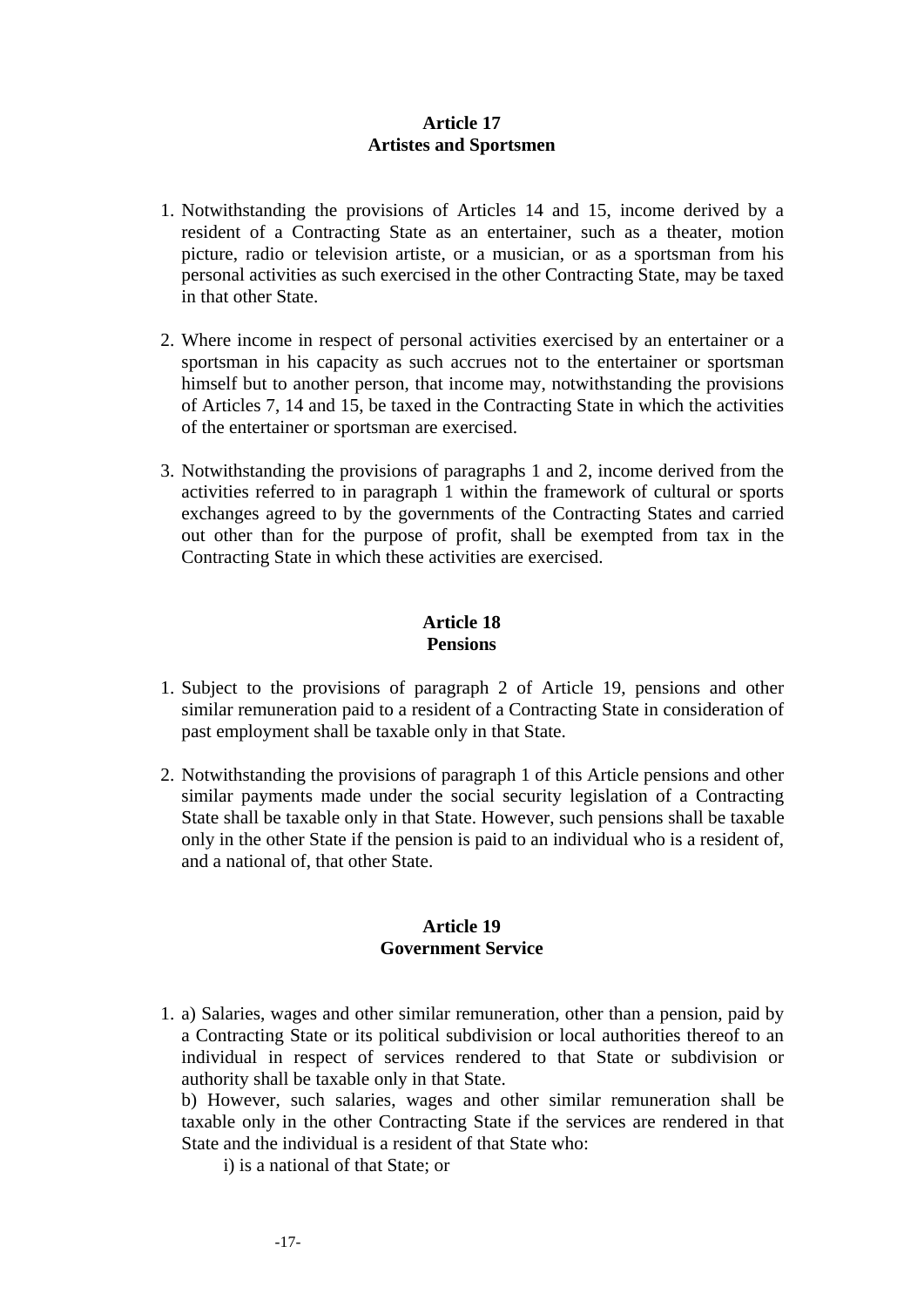ii) did not become a resident of that State solely for the purpose of rendering the services.

- 2. a) Any pension paid by, or out of funds created by, a Contracting State or a political subdivision or a local authority thereof to an individual in respect of services rendered to that State or subdivision or authority shall be taxable only in that State.
	- b) However, such pension shall be taxable only in the other Contracting State if the individual is a resident of, and a national of that State.
- 3. The provisions of Articles 15, 16, 17 and 18 shall apply salaries, wages, and other similar remuneration, and to pensions in respect of services rendered in connection with a business carried on by a Contracting State, or a political subdivision or a local authority thereof.

### **Article 20 Teachers and Students**

- 1. Payments which a student or business apprentice who is a national of a Contracting State and who is present in the other Contracting State solely for the purpose of his education or training receives for the purpose of his maintenance, education or training shall not be taxed in that other State, provided that such payments arise from sources outside that other State.
- 2. An individual who is a national of a Contracting State, and who at the invitation of any university, college, school or other similar non-profitable educational institution, which is recognized by the Government of that other Contracting State, is present in that other Contracting State for a period not exceeding two years from the date of his first arrival in that other Contracting State, solely for the purpose of teaching or research or both, at such educational institution shall be exempt from tax in that other Contracting State on his remuneration for teaching or research provided that such payments arise from sources outside that other State.
- 3. The provisions of paragraph 2 of this Article shall not apply to income from research if such research is undertaken not in the public interest but for the private benefit of a specific person or persons.
- 4. Remuneration which a student or trainee, who is a national of a Contracting State derives from an employment which he exercises in the other Contracting State for a period or periods not exceeding 183 days in a calendar year, in order to obtain practical experience related to his education or formation shall not be taxed in that other State.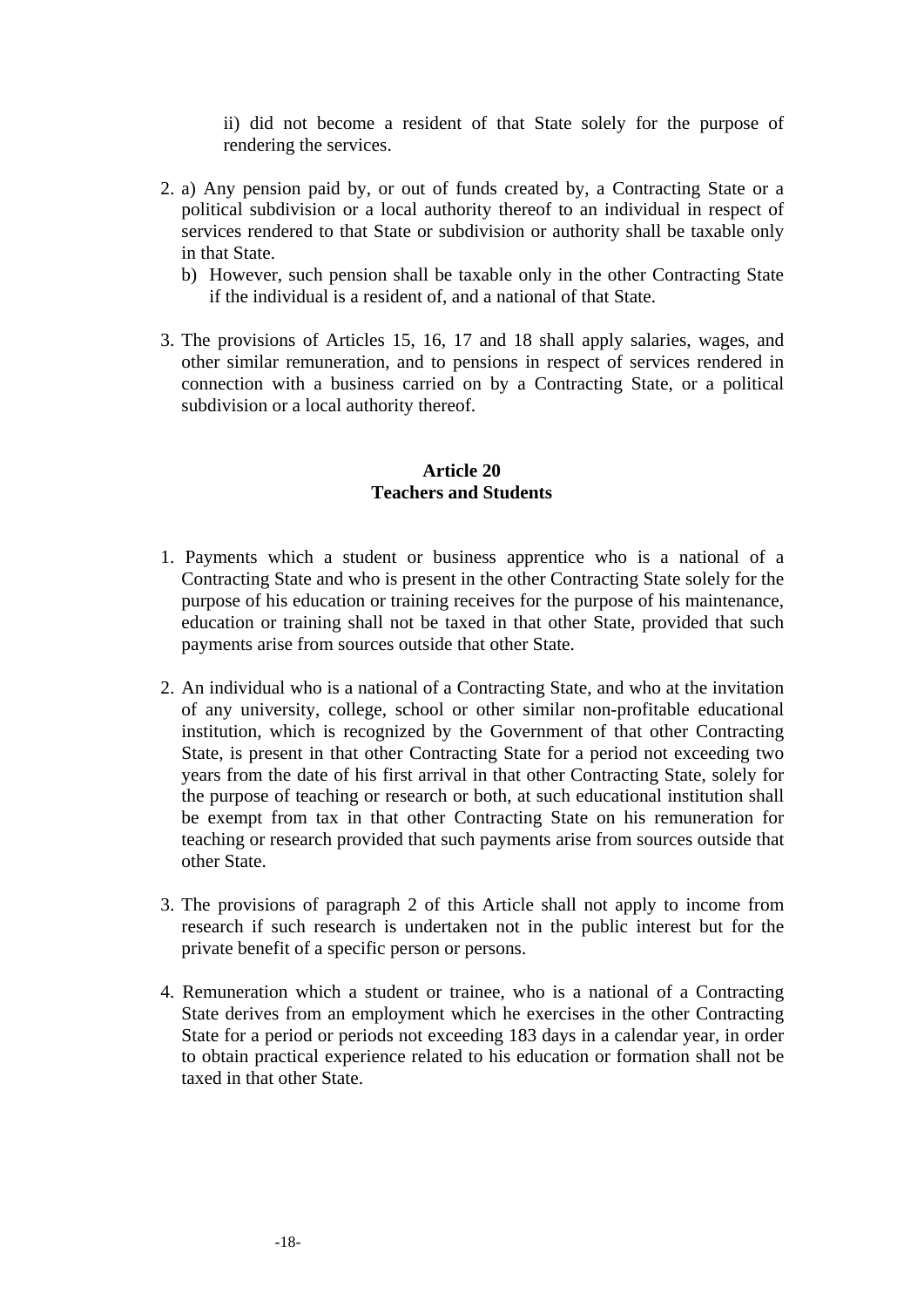## **Article 21 Other Income**

- 1. Items of income of a resident of a Contracting State, wherever arising, not dealt with in the foregoing Articles of this Agreement shall be taxable only in that State.
- 2. The provisions of paragraph 1 shall not apply to income, other than income from immovable property as defined in paragraph 2 of Article 6, if the recipient of such income, being a resident of a Contracting State, carries on business in the other Contracting State through a permanent establishment situated therein, or performs in that other State independent personal services from a fixed base situated therein, and the right or property in respect of which the income is paid is effectively connected with such permanent establishment or fixed base. In such case the provisions of Article 7 or Article 14, as the case may be, shall apply.

## **Article 22 Elimination of Double Taxation**

1. In Lebanon, double taxation shall be eliminated as follows:

Where a resident of Lebanon derives income which in accordance with the provisions of this Agreement, may be taxed in Turkey, Lebanon shall allow as a deduction from the tax on income of that person, an amount equal to the tax on income paid in Turkey.

Such deductions, however, shall not exceed that part of the income tax computed in Lebanon before the deduction is given, which is attributable to the income which may be taxed in Turkey.

2. In Turkey, double taxation shall be eliminated as follows:

Where a resident of Turkey derives income which in accordance with the provisions of this Agreement, may be taxed in Lebanon, Turkey shall allow as a deduction from the tax on income of that person, an amount equal to the tax on income paid in Lebanon.

Such deductions, however, shall not exceed that part of the income tax computed in Turkey before the deduction is given, which is attributable to the income which may be taxed in Lebanon.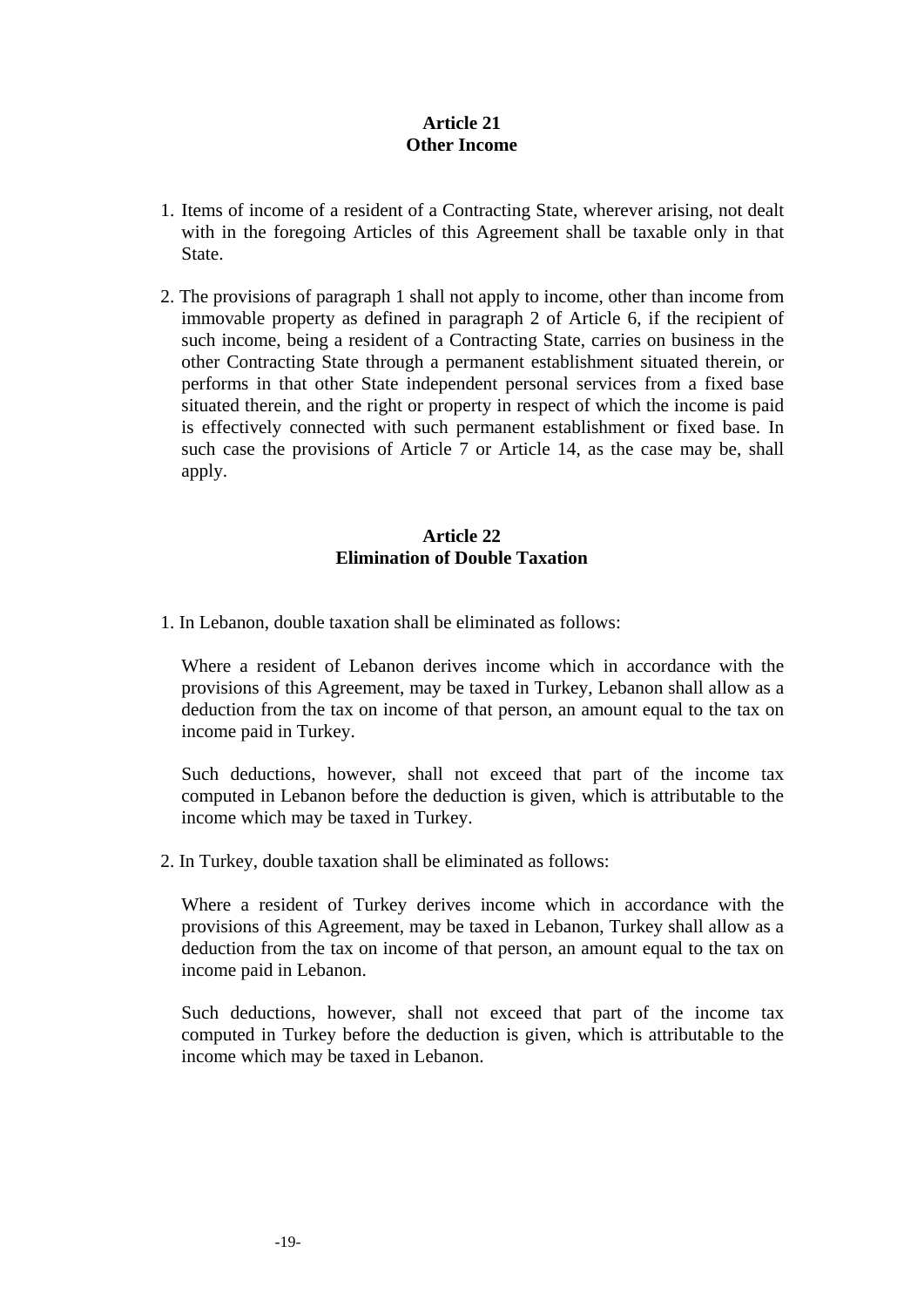## **Article 23 Non-Discrimination**

- 1. Nationals of a Contracting State shall not be subjected in the other Contracting State to any taxation or any requirement connected therewith, which is other or more burdensome than the taxation and connected requirements to which nationals of that other State in the same circumstances, in particular with respect to residence, are or may be subjected. This provision shall, notwithstanding the provisions of Article 1, also apply to nationals who are not residents of one or both of the Contracting States.
- 2. Subject to the provisions of paragraph 5 of Article 10, the taxation on a permanent establishment which an enterprise of Contracting State has in the other Contracting State shall not be less favourably levied in that other State than the taxation levied on enterprises of that other State carrying on the same activities.
- 3. Enterprises of a Contracting State, the capital of which is wholly or partly owned or controlled, directly or indirectly, by one or more residents of the other Contracting State, shall not be subjected in the first-mentioned State to any taxation or any requirement connected therewith which is other or more burdensome than the taxation and connected requirements to which other similar enterprises of the first-mentioned State are or may be subjected.
- 4. These provisions shall not be construed as obliging a Contracting State to grant to residents of the other Contracting State any personal allowances, reliefs and reductions for taxation purposes on account of civil status or family responsibilities which it grants to its residents.
- 5. Except where the provisions of Article 9, paragraph 7 of Article 11, or paragraph 6 of Article 12, apply, interest, royalties and other disbursements paid by an enterprise of a Contracting State to a resident of the other Contracting State shall, for the purpose of determining the taxable profits of such enterprise, be deductible under the same conditions as if they had been paid to a resident of the first-mentioned State.
- 6. Stateless persons who are residents of a Contracting State shall not be subjected in either Contracting State to any taxation or any requirement connected therewith, which is other or more burdensome than the taxation and connected requirements to which nationals of the State concerned in the same circumstances are, in particular with respect to residence, or may be subjected.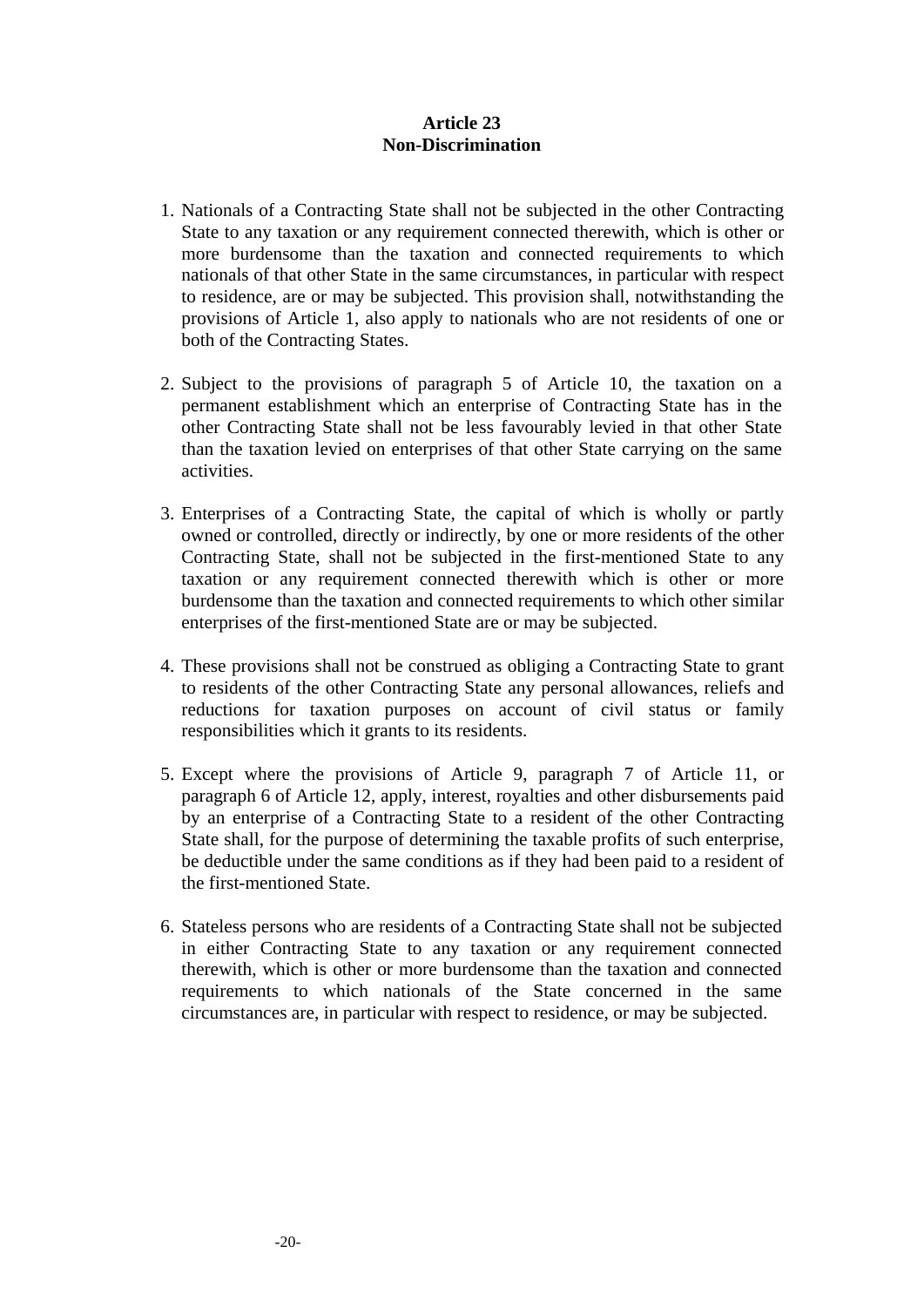### **Article 24 Mutual Agreement Procedure**

- 1. Where a person of a Contracting State considers that the actions of one or both of the Contracting States result or will result for him in taxation not in accordance with the provisions of this Agreement, he may, irrespective of the remedies provided by the domestic law of those States, present his case to the competent authority of the Contracting State of which he is a resident or, if his case comes under paragraph 1 of Article 23, to that of the Contracting State of which he is a national. The case must be presented within 2 years from the first notification of the action resulting in taxation not in accordance with the provisions of the Agreement.
- 2. The competent authority shall endeavor, if the objection appears to it to be justified and if it is not itself able to arrive at a satisfactory solution, to resolve the case by mutual agreement with the competent authority of the other Contracting State, with a view to the avoidance of taxation which is not in accordance with the Agreement.
- 3. The competent authorities of the Contracting States shall endeavor to resolve by mutual agreement any difficulties or doubts arising as to the interpretation or application of this Agreement. They may also consult together for the elimination of double taxation in cases not provided for in the Agreement.
- 4. The competent authorities of the Contracting States may communicate with each other directly for the purpose of reaching an agreement, in the sense of the preceding paragraphs. When it seems advisable in order to reach agreement to have an oral exchange of opinions, such exchange may take place through a Commission consisting of representatives of the competent authorities of the Contracting States.

### **Article 25 Limitation on Benefits**

- 1. Notwithstanding any other provision of this Agreement, a resident of a Contracting State shall not receive the benefit of any reduction or exemption from taxes provided for in this Agreement by the other Contracting State if the main purpose or one of the main purposes of the creation or existence of such residency was for the resident or any person connected with such resident to obtain the benefits under this Agreement that would not otherwise be available.
- 2. Nothing in this Agreement shall affect the application of the domestic provisions to prevent fiscal evasion and tax avoidance concerning the limitation of expenses and any deductions arising from transactions between enterprises of a Contracting State and enterprises situated in the other Contracting State, if the main purpose or one of the main purposes of the creation of such enterprises or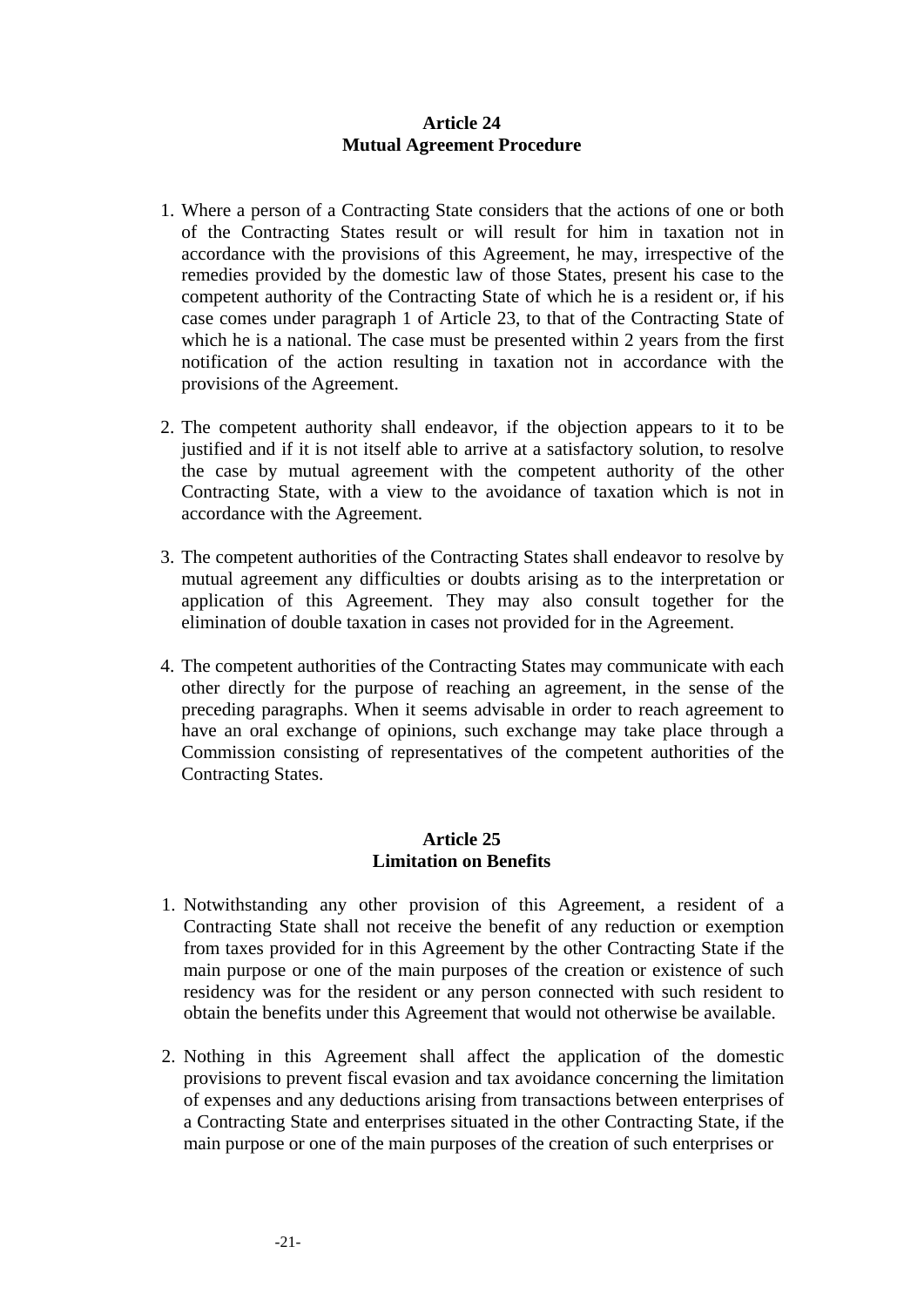of the transactions undertaken between them, was to obtain the benefits under this Agreement, that would not otherwise be available.

### **Article 26 Exchange of Information**

- 1. The competent authorities of the Contracting States shall exchange such information as is necessary for carrying out the provisions of this Agreement or of the domestic laws of the Contracting States concerning taxes of every kind and description imposed on behalf of the Contracting states, or of their political subdivisions or local authorities, insofar as the taxation thereunder is not contrary to the Agreement, especially in order to prevent fraud or evasion in respect of such taxes. The exchange of information is not restricted by Articles 1 and 2. Any information received by a Contracting State shall be treated as secret in the same manner as information obtained under the domestic laws of that State, and shall be disclosed only to persons or authorities (including courts and administrative bodies) concerned with the assessment or collection of, the enforcement or prosecution in respect of, or the determination of appeals in relation to, the taxes referred to in the first sentence. Such persons or authorities shall use the information only for such purposes. They may disclose the information in public court proceedings or in judicial decisions.
- 2. In no case shall the provisions of paragraph 1 be construed so as to impose on a Contracting State the obligation:
	- a) to carry out administrative measures at variance with the laws and administrative practice of that or of the other Contracting State;
	- b) to supply information which is not obtainable under the laws or in the normal course of the administration of that or of the other Contracting State;
	- c) to supply information which would disclose any business, industrial, commercial or professional secret or trade process, or information, the disclosure of which would be contrary to public policy (ordre public).

#### **Article 27 Assistance in Collection**

- 1. The Contracting States undertake to lend assistance and support to each other in the collection of the taxes covered by this Agreement, together with the interests, costs and additions to the taxes and fines not being of a penal character.
- 2. Such request must be accompanied by such documents as are required by the laws of the Contracting State making the request (the requesting State) to establish that the taxes to be collected are due.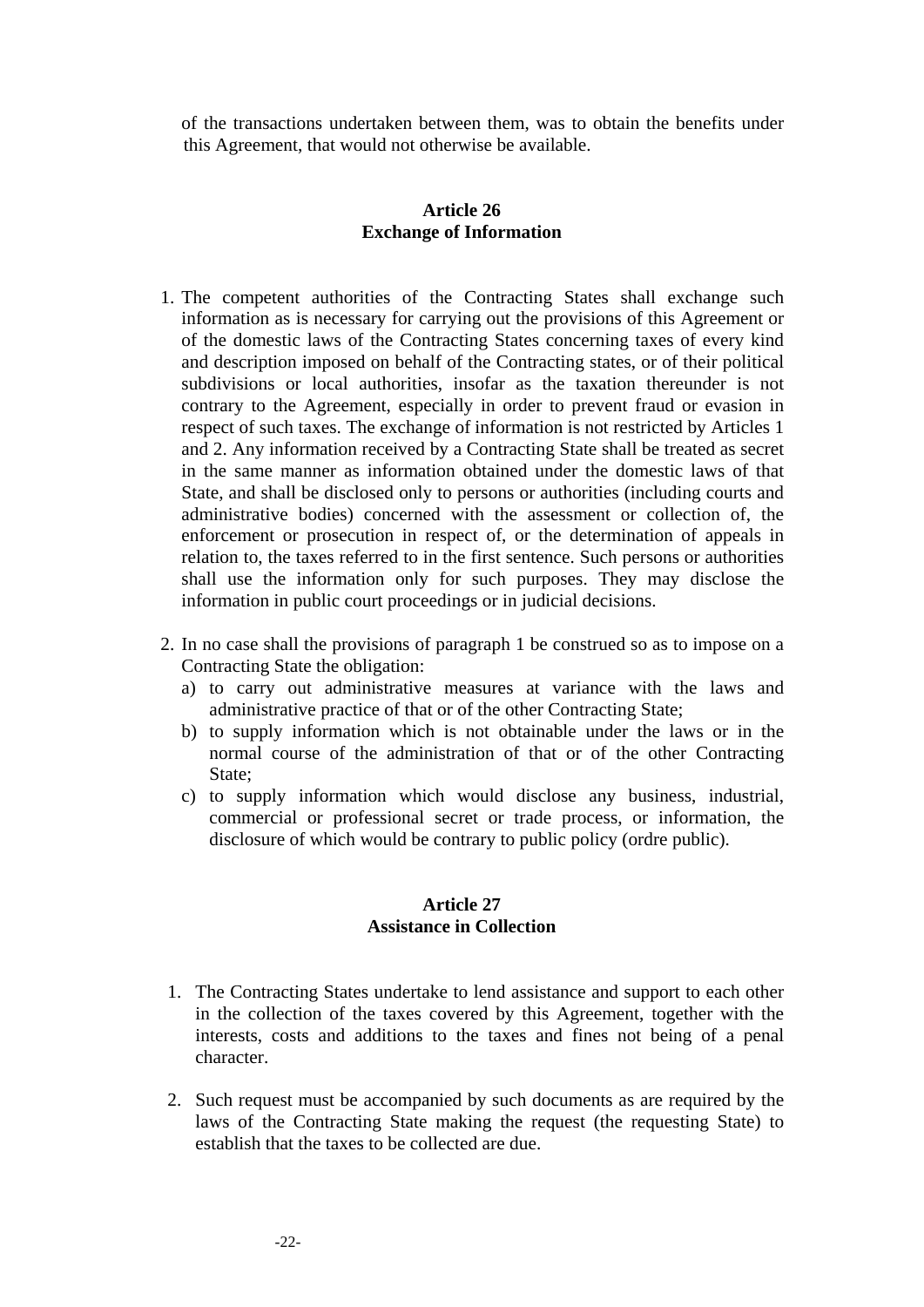- 3. At the request of the competent authority of the requesting State, the competent authority of the other Contracting State (requested State) will ensure, according to the provisions of laws and regulations applied to collection of the above-mentioned taxes in the requested State, the collection of the tax-claim covered by the first paragraph of this Article, which are recoverable in the requesting State. These claims shall not enjoy any privilege in the requested State and the latter is not obliged to apply means of execution that are not authorized by the provisions of laws and regulations of the requested State.
- 4. The provisions of Article 26, paragraph 1, shall apply equally to all information brought, for the application of the preceding paragraphs of this article, to the knowledge of the competent authority of the requested Stare.

### **Article 28 Members of Diplomatic Missions and Consular Posts**

 Nothing in this Agreement shall affect the fiscal privileges of members of diplomatic missions or consular posts under the general rules of international law or under the provisions of special agreements.

## **Article 29 Entry into Force**

- 1. Each Contracting State shall notify to the other Contracting State the completion of the procedures required by its laws for the bringing into force of this Agreement. This Agreement shall enter into force on the date of the later of these notifications.
- 2. The provisions of this Agreement shall have effect

 a) with regard to taxes withheld at source, in respect of amounts paid or credited on or after the first day of January next following the date upon which this Agreement enters into force; and

 b) with regards to other taxes, in respect of taxable years beginning on or after the first day of January next following the date upon which this Agreement enters into force.